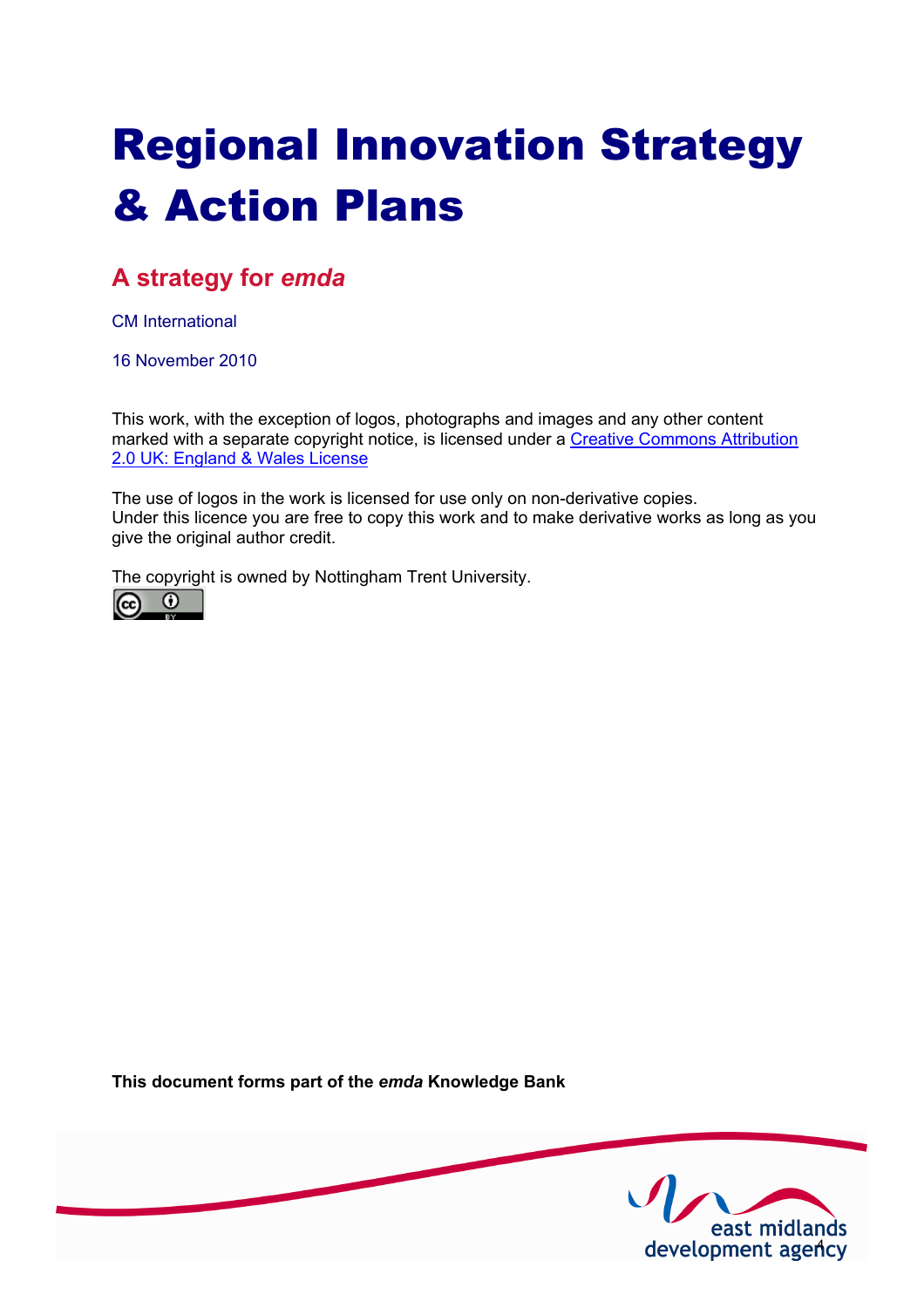

# **InnEM**

**Regional Innovation Strategy & Action Plans** 

**Action Plans** 

**Version 8 Final** 

**16th November 2006**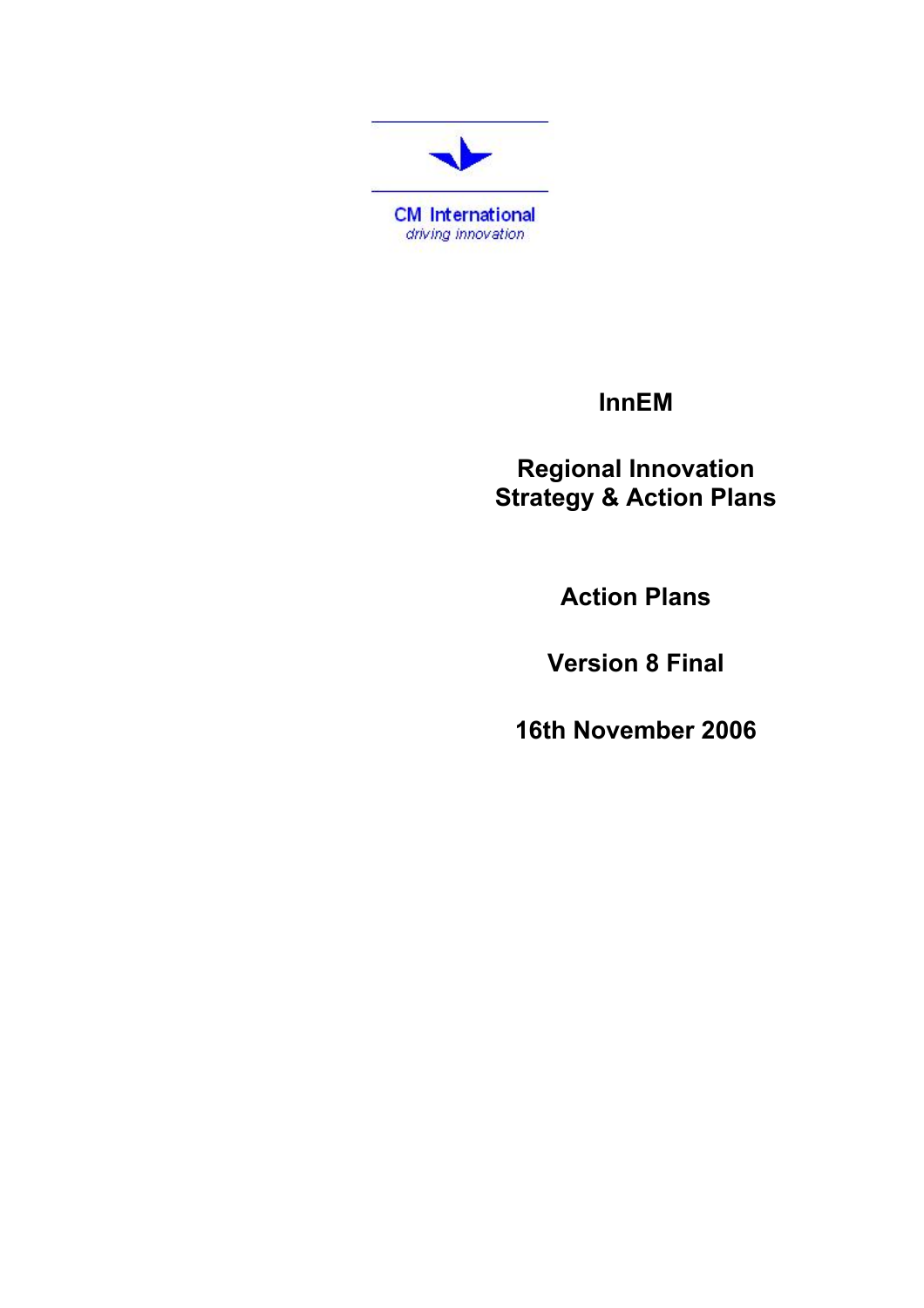## **Contents**

**ACTION 1: Establish business focussed** *innovation Network***s (iNets) to drive and increase knowledge exchange 2**

**ACTION 2: Establish innovation Hubs (iHubs) 6**

**ACTION 3: Establish iNet Teams in each iHub to deliver the actions 8**

**ACTION 4: Stimulate the demand from business for innovation support 13**

**ACTION 5: Stimulate the demand from business for innovation finance 15**

**ACTION 6: Stimulate the demand from business for innovation skills 17**

**ACTION 7: Ensure iNets are appropriately integrated into investment plans for innovation facilities 19**

**ACTION 8: Develop and maintain a regional innovation portal 22**

**ACTION 9: Encourage a culture of and positive attitude to innovation 24**

**ACTION 10: Identify Emerging technologies where the region can establish a leading position 26**

**ACTION 11: Provide support for Research and Development programmes that can deliver sustainable competitive advantage for the region 28**

**ACTION 12: Promote the benefits of enabling technologies and processes 30**

**ACTION 13: Ensure that iNet teams build clear connections, responsibilities and working relationships between sector focussed iNets and other regional activities 32**

**ACTION 14: Provide an updated and appropriate InnEM secretariat 34**

**ACTION 15: Provide marketing support for iNets 35**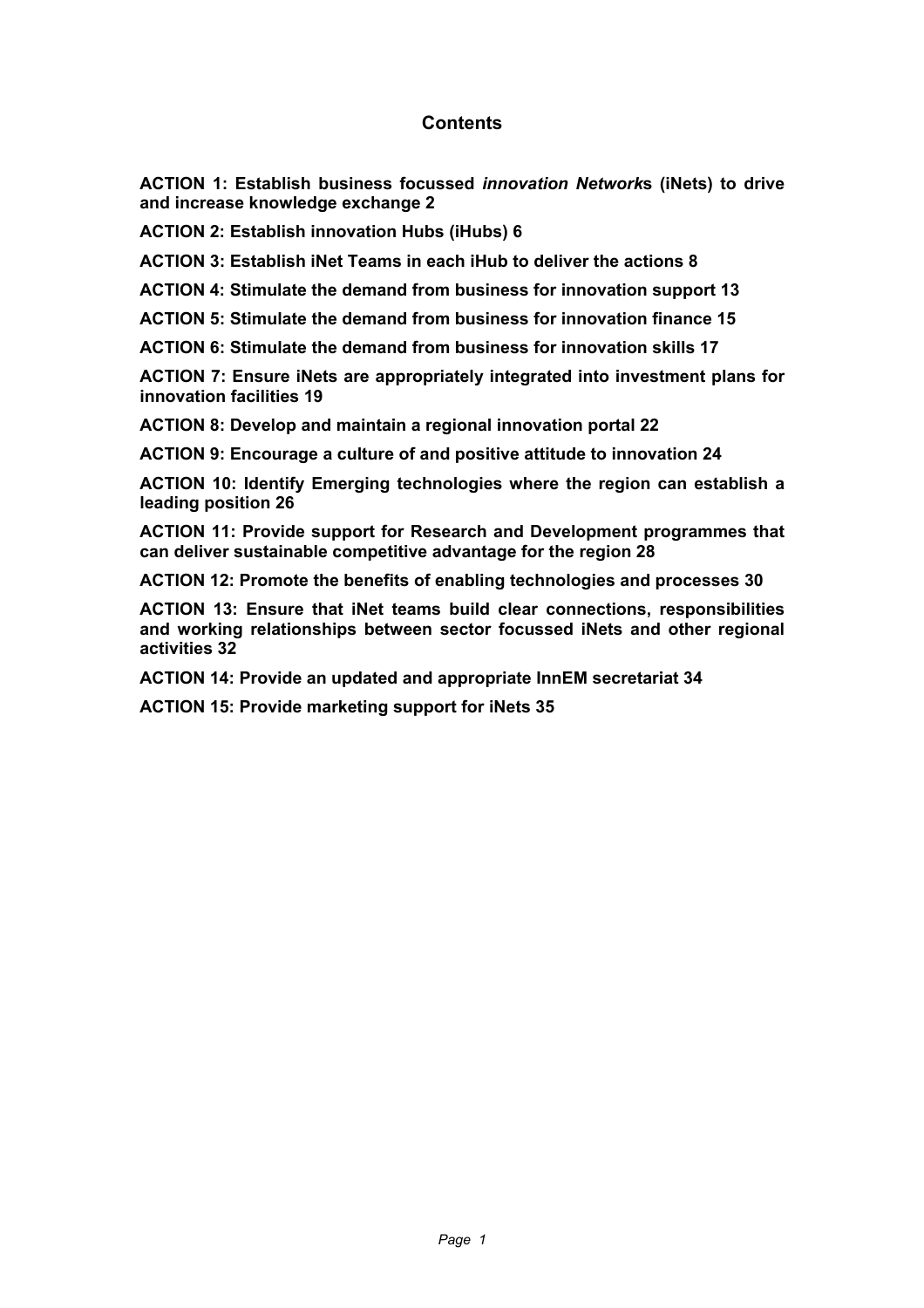## **Knowledge Exchange**

## **ACTION 1: Establish business focussed** *innovation Network***s (iNets) to drive and increase knowledge exchange**

#### **The rationale for action**

Only a small proportion of businesses in the region invest in innovation and much of this is centred in a few R&D intensive organisations. At the same time, while the region's universities have good and productive relationships with some large businesses, these are not widespread across the region nor do these relationships exist as frequently with small and medium sized businesses. Indeed it is frequently acknowledged that universities find difficulty in engaging with SMEs to build strong mutually beneficial relationships.

There is a clear need to place a strong emphasis on recognising the innovation needs of both SME and large businesses, ensuring they are easily able to communicate their requirements with each other, (e.g. through supply chains) and with universities. In particular, businesses need support to help them access the knowledge and ideas that can help them grow and prosper in higher value markets.

The need is to make appropriate tools and mechanisms available to bring together research expertise and businesses, enabling meaningful and relevant knowledge exchange, thereby increasing the rate and level of innovation in businesses and our research institutions.

The East Midlands RES has established the important principle that maximum impact can be achieved by focusing support in a number of the region's key sectors. The Innovation Strategy will embrace this principle by targeting its interventions on these key sectors. This implies that the 'clustering' or concentrating of innovation and knowledge resources and exchanges will also be best achieved by adopting a sectordriven approach.

#### **What activities are needed?**

There needs to be a mechanism that will increase the number and quality of knowledge exchange interactions between the regions businesses and higher and further education institutions, in particular SMEs and their interactions with large companies and the academic base. In putting this into place we also need to simplify and consolidate the number of initiatives for business innovation that are supported by *emda* in the region and to develop and deploy mechanisms for bringing the research base and businesses together in a targeted and pro-active way.

In order to deliver the improved level of interaction across the region and achieve the aim of providing targeted and pro-active innovation support to businesses, the Strategy will establish business led innovation Networks (iNets).

Each iNet will be focused on one of the key sectors identified for the region and be based on partnerships that represent regionally significant concentrations of innovation, technological and scientific excellence in the region. These will already be recognised as a focus for interaction between business and universities

The iNets will be led by partnerships or consortia that are regionally significant in terms of the assets held in the region in the sector concerned but governed through a contractual relationship with *emda* for the delivery of the agreed and specified activities.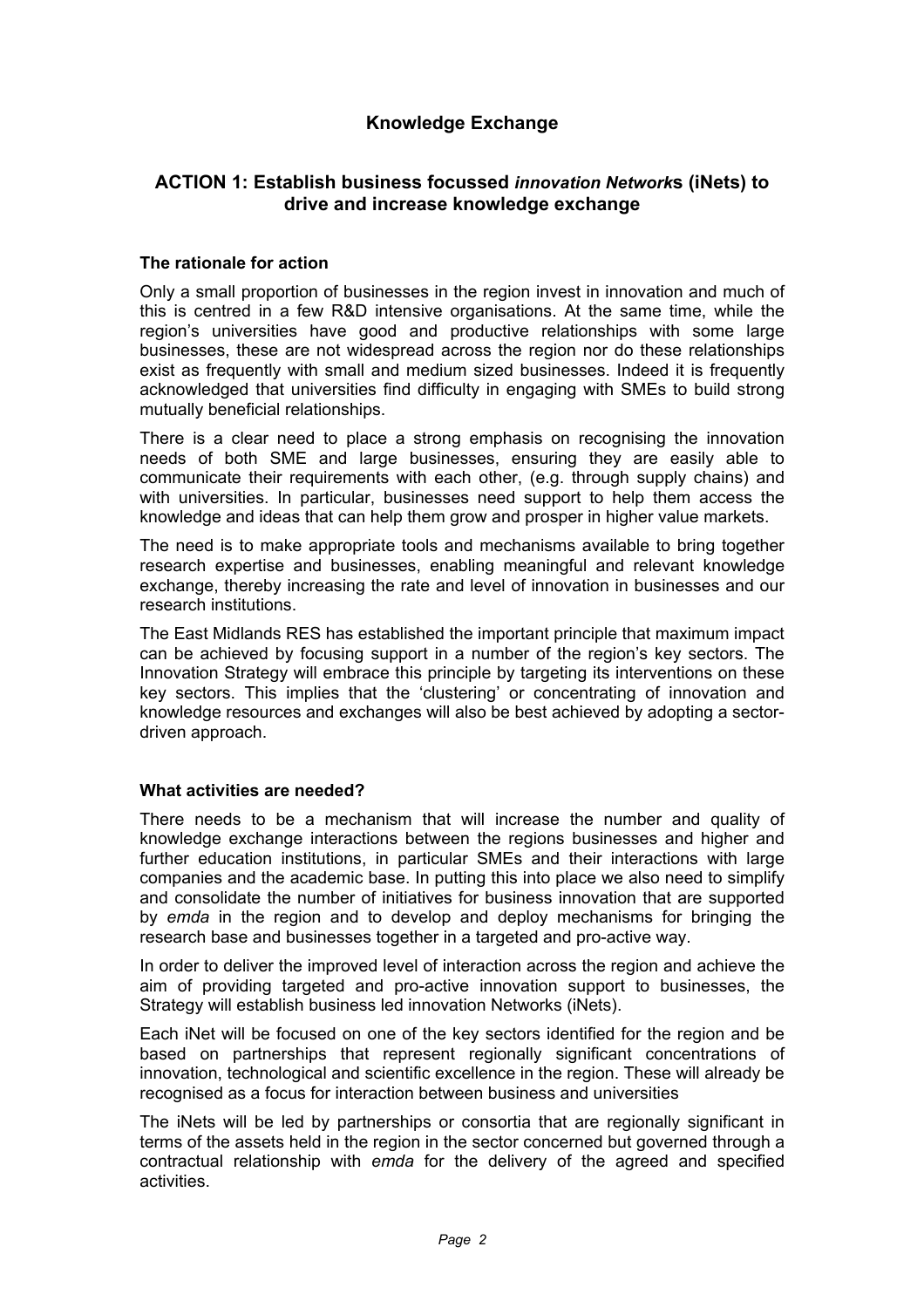iNets will be supported to develop or designate a physical focus (iHub) such as an innovation or research centre involving academia and business partners and to establish and maintain close links with centres of innovation and technology activity across the region that are complementary to the technology and sector focus of the iNet. Each iNet will establish and host an iNet team, to be based in the iHub.

iNets will act as a focal point for bringing together, in a specific and transparent partnership, a significant mass of the region's key centres of excellence including universities and businesses. The iNet's primary objective is to bring together businesses, universities, other public sector bodies such as the NHS, researchers, intermediaries and funders (the stakeholders) with common interests in particular technologies or markets. The intention is to significantly raise the number and quality of interactions between stakeholders and so increase levels of innovation with the aim of impacting on the productivity, long-term sustainability and growth of businesses.

#### **Which partners are required?**

The lead partner from a strategic perspective will be InnEM with *emda* maintaining financial accountability for the iNet investment.

Extensive discussions have already taken place with a wide range of stakeholders and potential iNet partners across the region; these include sub regional partners; local authorities; universities; research, technology and innovation centres of excellence; sector groups and other interested parties.

Letters of (in principle) support have been received from many of the potential implementers and partners in the iNets.

Stakeholders common to all the iNets will be:

- Knowledge Transfer Networks (national level initiative, funded by DTI)
- Knowledge Transfer Partnership (KTP) programme
- **Technology and Transfer Offices of the universities (and any TT or** collaboration-oriented initiatives)

#### **How the action will be established, managed and implemented?**

iNets will be procured through a competitive award process, and based on a detailed prospectus that will account for the majority of investment in innovation, through targeted and pro-active actions.

The structure and function of iNets will be described in the prospectus that will include:

- a common set of operating principles
- **EXECUTE:** a minimum core offering that will be required
- specific activities that may be proposed but which will vary according to the needs of individual iNets and their stakeholders
- a requirement to make a defined contribution to *emda's* targets and those of other partners investing in their development.

It is not intended to establish new organisations but to invite existing organisations to bid for the delivery of the iNet. Responses to the specification will be sought from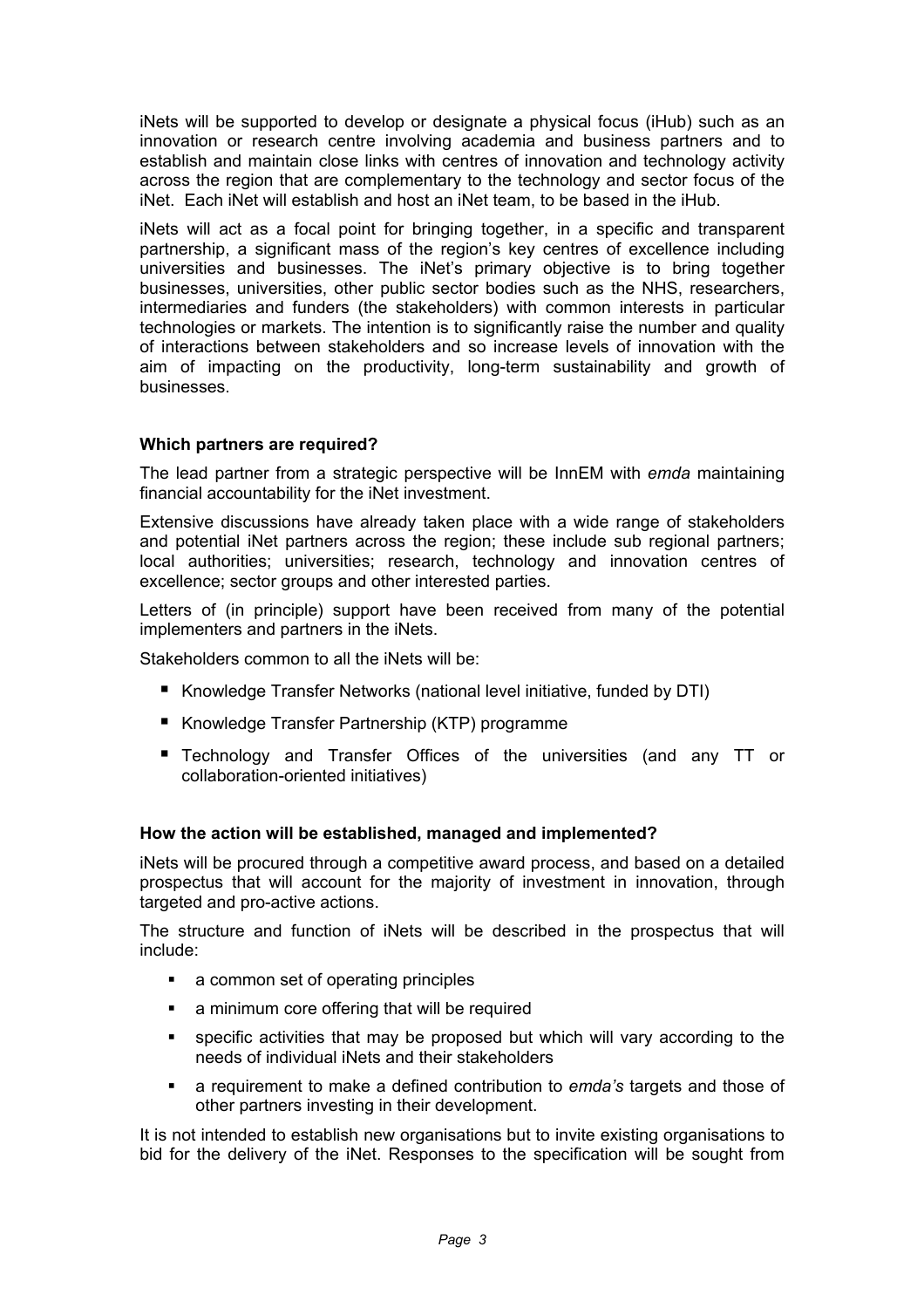appropriate regional partnerships or consortia and will be the subject of a competitive award process managed by *emda.* 

Following the competitive award process the successful partnerships will establish business boards to direct operations and hold ultimate accountability. The boards and / or the iNet Director will report to InnEM / *emda* on operational issues. iNet Steering Groups will also be established to advise on the overall strategic direction of the iNet activity.

The overall iNet programme will initially be established for three years and subject to an Annual Programme Review by an independent Programme Review Committee, who will report to both the InnEM Council and *emda* Board. It is envisaged that 3 iNets will be established over the initial 12 month period and an allowance has been made for a fourth iNet to be introduced from autumn 2008.

The iNets will drive interactions to support the different needs of their Corporate, SME and university stakeholders, for example through medium to long term research and development agreements, short term technology and know-how transfer and access to the best available technology and good practice.



While universities will be a key supplier of knowledge to meet business needs through the iNet, the role of business to business interactions, e.g. through supply chains, will also be promoted. iNets will work closely with public sector research organisations, including NHS Innovation East Midlands, British Geological Survey and the Public Health Research Laboratories involving them as stakeholders in the iNet as appropriate. The iNet will also need to ensure that where important sector or technology centres of excellence are located outside the region these will be associated with the iNet wherever appropriate.

Each iNet will be co-ordinated by their team who will be based in an iHub (*see Action*  2 below), ideally an existing high profile facility that ensures there is a clear point of focus for the network's activities.

Each iNet partnership will be charged with developing their own detailed implementation plans for the iNet consistent with the Strategy and with the drive to simplify and consolidate the number of initiatives supported by *emda* in the region. Each iNet will be required to ensure that existing activities being undertaken by other stakeholders in the region are integrated with iNets activities to maximise scope for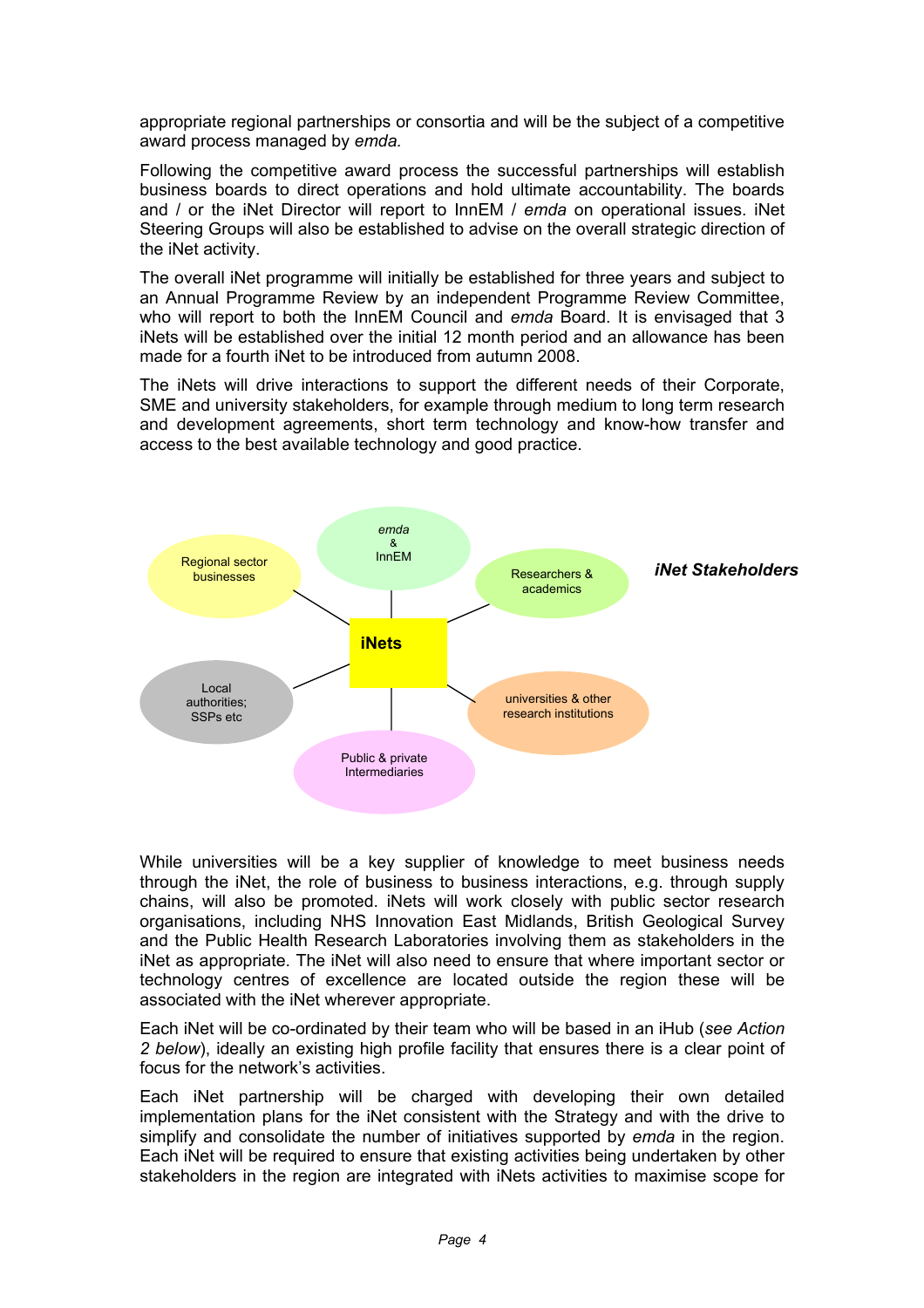knowledge exchange. iNets should also offer the opportunity to build on and expand good practice around the region, bring a sector focussed interface with national networks, such as Knowledge Transfer Networks (KTNs) and to consolidate or simplify activities based on alignment with the Strategy.

In order to maximise their impact on regional innovation, iNets will devote part of their work to building links and developing collaborations between iNets themselves. This is expected to result in both long and short term benefits to members, and to the efficiency of the regional innovation system as a whole. Within a longer-term perspective, iNets will be encouraged to identify shared priorities or areas of common interest to the sectors they represent; for example they may wish to develop joint R&D agendas in specific areas of technology, or to explore the possibility for stimulating collaborations in horizontal applications or services, such as transport and logistics. Within a shorter-term perspective, iNets should work together to increase the scope and scale of technology transfers and knowledge exchange across disciplines and sectors. An important output, here, will be increased numbers of collaborative projects, particularly those involving SMEs. However, the success of collaboration between iNets does not need to rest solely on collaborative projects; iNets should exploit their in-depth sectoral and technology knowledge (so-called 'critical intelligence') to provoke debate and stimulate fresh thinking within established relationships between suppliers and customers, be they in manufacturing, construction or services.

## **What is the timing for implementation?**

- **October** Regional Innovation Strategy and Action Plan paper to *emda* Board
- **November Budget approval at BRG** 
	- Public strategy document launched and detailed action plans ready
- **December –** Begin the iNet competitive award process
- **February 2007** Appraisal of the submissions received by *emda*, negotiations opened with 'preferred iNet partners'.
- **May 2007** First approval made, implementation of iNet1 commences
- **September 2007 iNet2 operational**
- **March 2008 iNet3 operational**
- **May 2008 -** iNet evaluation through the Programme Review Committee
- **September 2008 iNet 4 operational**

#### **What costs, resources and outputs are expected?**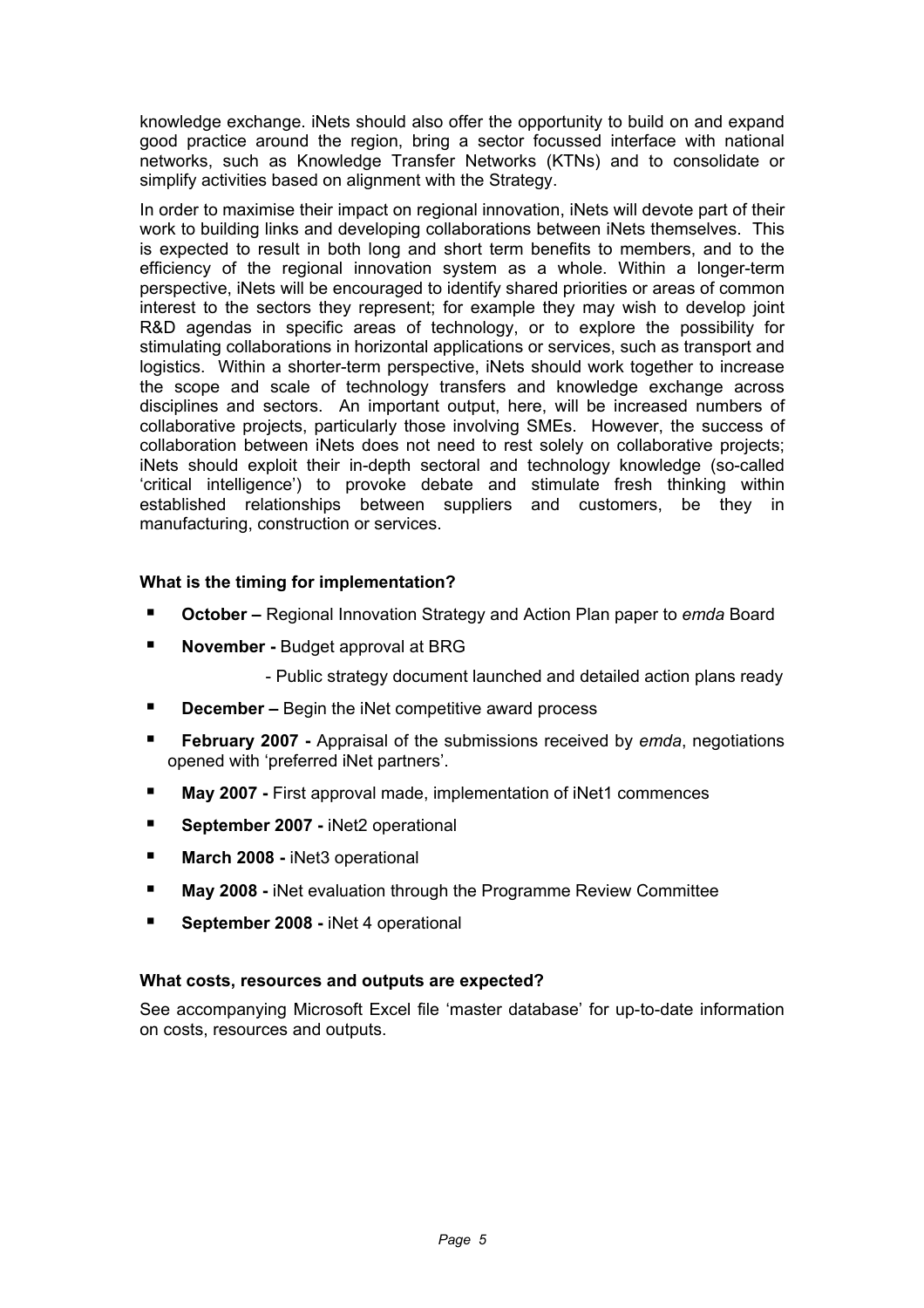## **Knowledge Exchange**

## **ACTION 2: Establish innovation Hubs (iHubs)**

#### **The rationale for action**

The establishment of iNets (*see Action 1*) will bring considerable focus to the drive to increase levels of innovation and awareness of innovation and knowledge support options across the region.

The creation of a physical focus for the iNet will help to support this objective. In particular, the establishment of iHubs at prominent locations and alongside recognised facilities and centres of excellence for the relevant iNet sector focus will increase the awareness of support on offer within the iNet and make interaction and exchange between businesses and researchers easier.

Initially, the key sectors identified for an iNet approach in the East Midlands Innovation Strategy align with those identified as offering greatest impact from public intervention in the region's RES. These include healthcare, transport, the environmental technology sector and food and drink.

#### **What activities are needed?**

The iNets, as part of their response to the iNet prospectus and competitive award process, will be encouraged to designate or propose a physical focus (iHub) for their iNet model.

In some cases this will be an existing innovation, research or technology transfer centre involving academia and business partners. The aim will be to use this hub to assist the iNet to establish and maintain close links with centres of innovation and technology activity across the region that are complementary to the technology and sector focus of the iNet, and to provide a visible 'presence' for the iNet alongside an established and recognised centre of excellence for the relevant sector.

In other cases, it may be more appropriate to organise the iHub around a series of physical facilities across the region that already operate at the interface between research and business. This networked (hub and spoke) approach may be most appropriate where the sector concerned embraces a wide range of technologies at the heart of its innovation activities and where the partnership in the region is able to maintain its focus without the need for a single hub.

Finally, the iNet partnership may consider that a significant investment in new capital infrastructure and facilities is both desirable and necessary to ensure that the full potential of the iNet and its contribution to the region's innovation activities in the relevant sector can be achieved. In such cases the iNet partnership will wish to ensure that its submission in this respect is both robust and deliverable, noting that *emda* is unlikely to provide full capital contributions to the development of a new facility to act as an iHub. Partners will therefore be required to make capital investment contributions accordingly.

The precise configuration of facilities in each iHub will be an item that the iNet partnerships consider as part of their submissions. At a minimum, the iNet will need to ensure that there is good quality office accommodation for the relevant iNet Team (*see Action 3*) as well as the opportunity to clearly identify the presence of the iNet by branding and professional presentation within the facility selected as the hub. In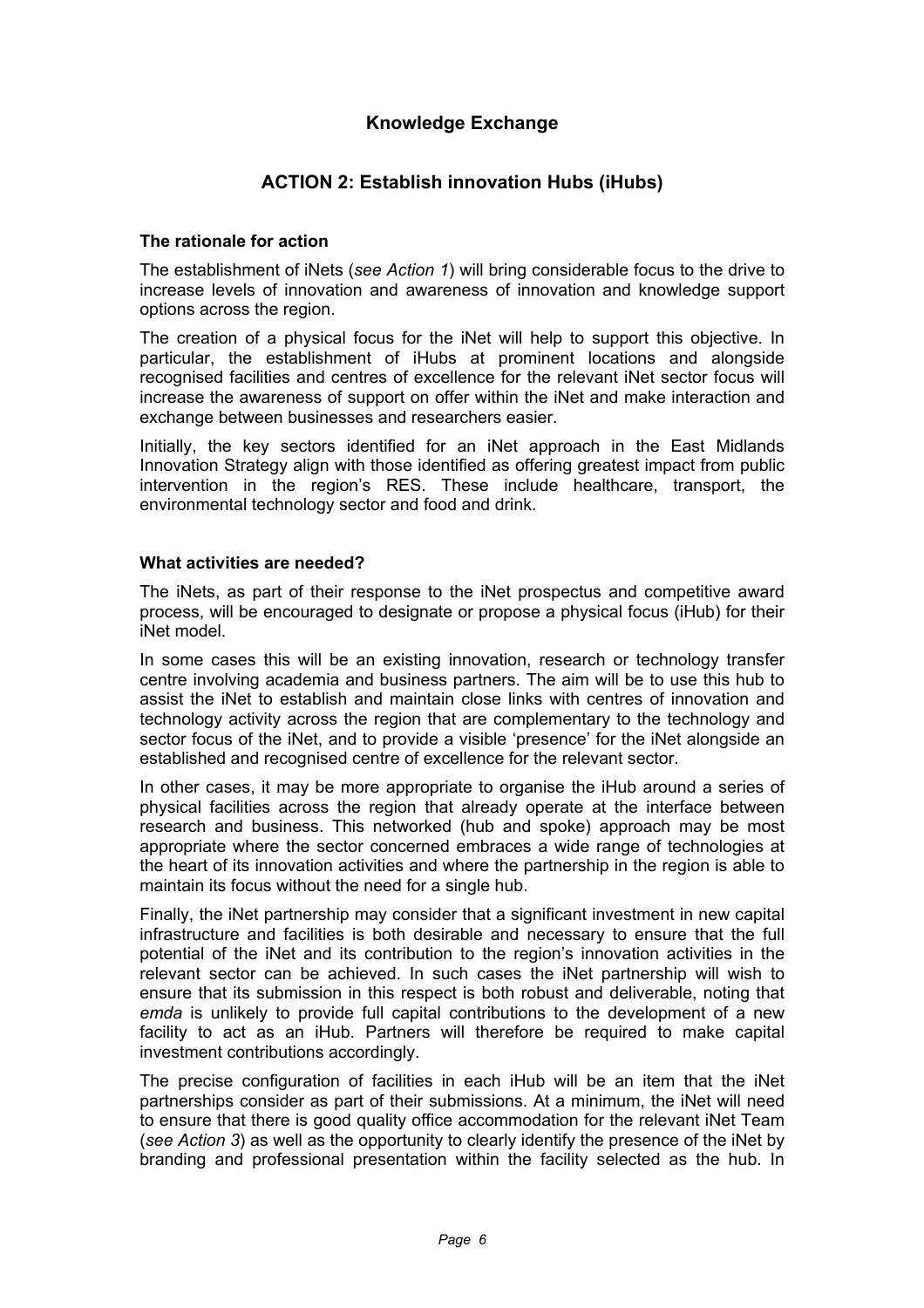addition, it is likely that meeting and workshop facilities will be necessary as will a small amount of exhibition space for the sector's use.

In some iNets it may be appropriate to consider incorporating the provision of technical facilities that are key to innovation and technology within the sector. Each sector iNet is lilkely to be different in this respect.

#### **Which partners are required?**

The lead partner from a strategic perspective will be InnEM with *emda* maintaining financial accountability for any iHub investment.

Extensive discussions have already taken place with a wide range of stakeholders and potential iNet partners across the region and letters of (in principle) support have been received from many of the potential implementers and partners in the iNets. It is clear that the availability of physical facilities and their incorporation or enhancement through the iHub model is likely to be a significant feature of the iNet tender preparation.

Likely key partners required for the development of physical hubs will be universities and local authorities.

#### **How will the action be established, managed and implemented?**

The establishment, management and implementation of the iHubs will be a key part of the iNet competitive award process.

Partners will wish to clarify their own objectives and the needs of the sector concerned for a physical hub for the iNet as part of their review of the prospectus. They will also need to identify the potential opportunities for designation or development of a physical facility and their own capacity to provide a capital contribution to the hub.

Appraisal of the iNet submissions, as they relate to investment by *emda* in the iHub, will be dealt with under *emda*'s established property investment appraisal processes including the UK Green Book methodology.

#### **What is the timing for implementation?**

Implementation of the iHub facilities will depend on a number of factors including the timing of the overall iNet award process (*see Action 1*) and the approach to the iHub provision that accompanies the iNet submissions. Therefore, an iNet that proposes designating existing facilities will be able, in all probability, to move ahead to implementation of the iHub much more quickly than an iNet partnership that proposes the development of a new 'greenfield' iHub facility.

#### **What costs, resources and outputs are expected?**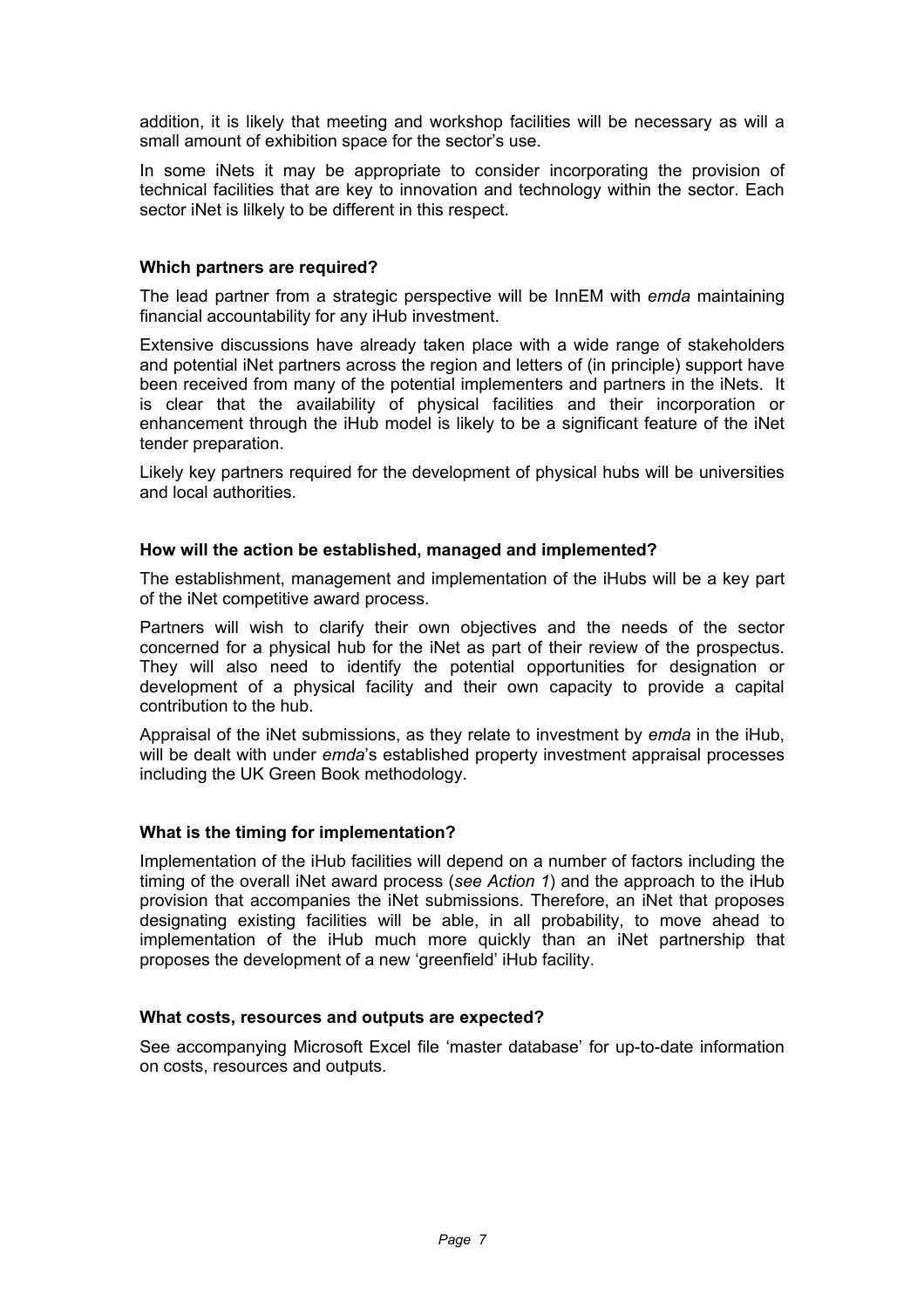## **Knowledge Exchange**

## **ACTION 3: Establish iNet Teams in each iHub to deliver the actions**

#### **The rationale for action**

The research underpinning the Strategy reveals that many companies in the region, particularly SMEs, do not appear to invest in R&D. Nor is the translation of the region's knowledge assets into commercially successful products, processes or services widespread. The proportion of turnover accounted for by new or improved products in the East Midlands is amongst the lowest in the UK. Moreover, companies, particularly SMEs, find it difficult to access support from higher education institutions.

The challenge is therefore one of ensuring that the region's business needs for innovation support is met through a coordinated and dedicated response that bring together research expertise and businesses enabling knowledge exchange with the aim of increasing the rate and level of innovation in businesses and our research institutions.

#### **What activities are needed?**

Each iNet will be staffed by a core team (probably 4 initially rising to 6) of full-time, dedicated and specialised advisors who will act as market makers and drive interactions to raise the level of knowledge exchange and innovation for the economic benefit of the sector in the region.

The iNet Team will interact with businesses from the relevant sector for the iNet to ensure that they receive the appropriate and necessary innovation support and broker interactions between these businesses and the knowledge base of the region.

The iNet Teams will be closely integrated into the East Midlands Business process and will be fully integrated into the Regional Business Support Information System (RBSIS) for reporting and monitoring purposes. The iNet Teams will not provide indepth business support themselves but will perform an "account manager" role for their client businesses in the specific sector focus of the iNet and will be able to refer businesses directly into the region's intensive business support providers or to specialised innovation and technology support providers as appropriate.

The iNet Teams will maintain regular contact and network with iNet teams in other iNets and with innovation advisors across the region engaged by other intermediaries (SSPs, universities etc) and assist businesses seeking research collaborations and research funding for innovation and technology projects by working closely with national and regional technology initiatives and programmes in the relevant key sector area.

The iNet Teams will develop (or build on existing) innovation networks for their iNet sector providing a regular conduit for the exchange of information, advice and referrals on specific sector and technology topics and a forum for the sharing of best practice and creative problem solving. iNet teams will also undertake 'outreach' activities to other relevant sector groups and organisations across the region and establish specific innovation, technology and sector focused knowledge and intelligence.

They will also provide a link into international, national and other sector focused networks and resources. This critical intelligence will form the basis of a regional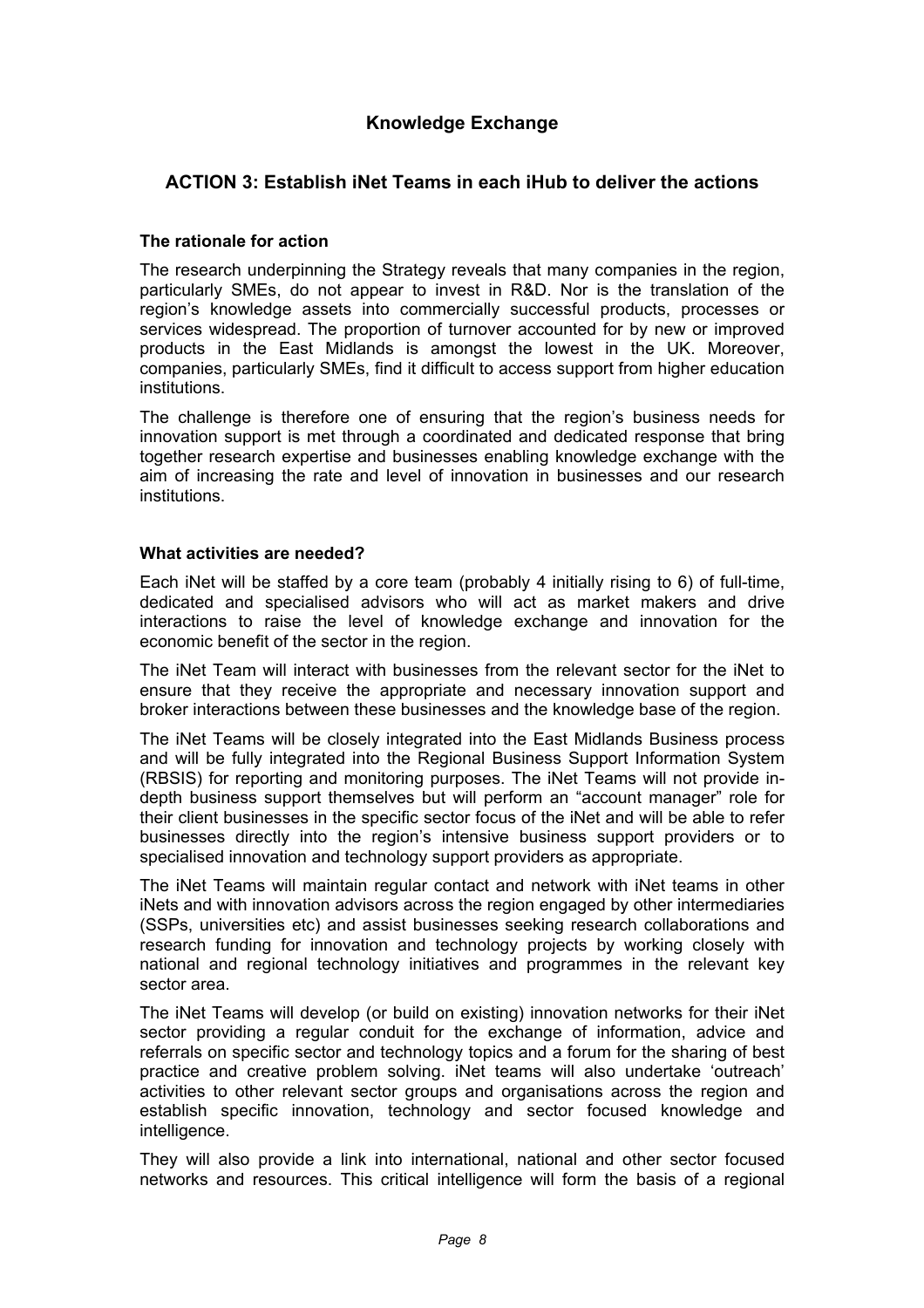innovation knowledge base, shared and accessed via the regional innovation portal (the Portal - see *action 8*) and will be supported by a diary of network events and activities to facilitate supply and demand and drive interactions between stakeholders.

#### **Which partners are required?**

The lead partner from a strategic perspective will be InnEM with *emda* maintaining financial accountability for the iNet investment.

Extensive discussions have already taken place with a wide range of stakeholders and potential iNet partners across the region and letters of (in principle) support have been received from many of the potential implementers and partners in the iNets.

Likely key partners required for the development and specialised staffing of iNet Teams will be the region's universities and existing sector networks and other sector resources e.g. MAA; Food and drink Forum etc.

#### **How will the action be established, managed and implemented?**

The iNet Teams will be independent of any institution and their activities will be transparent and open, ensuring businesses receive the most appropriate solutions to their needs. Teams will have a high level of knowledge and experience of the technologies and industry sectors relevant to their iNet. This will be balanced from both the industry and academic perspective.

All iNet teams will be connected and will work cooperatively, allowing the shared expertise and knowledge to be used to appraise and respond to opportunities emerging from outside of the initial iNets. This will include working closely with national initiatives such as Knowledge Transfer Networks and the National Technology Strategy.

The iNet teams will be established and operated by the partnerships that come together to form each iNet. They will be resourced and managed from within the agreed iNet budget that will be awarded to the iNet consortium (*see Action 1*).

Each iNet Team will be located within the relevant iHub (*see Action 2*).

The iNet Teams will operate in a number of areas: innovation support for businesses, knowledge exchange activities and more generally in delivering the actions set out in the Strategy themes and actions.

In order to ensure clarity of purpose and to avoid confusion with East Midlands Business the iNet model has been integrated into the Business Support Strategy. iNet actions in the priority sectors should not duplicate, or be duplicated by Information Diagnosis and Brokerage (IDB) activities of East Midlands Business, or the intensive support offered through programmes such as MAS and the High Growth scheme. A Service Level Agreement (SLA) will be established with East Midlands Business to confirm the activities of the iNets and to clarify the working relationships.

#### *For innovation support for businesses, iNet teams will:*

• Respond to a sector-focused client base, identified following discussions with East Midlands Business, conducting IDB activities (as defined in the SLA) for their client businesses within the specific sector focus of the iNets. The iNet teams will be required to conform with the requirements for professional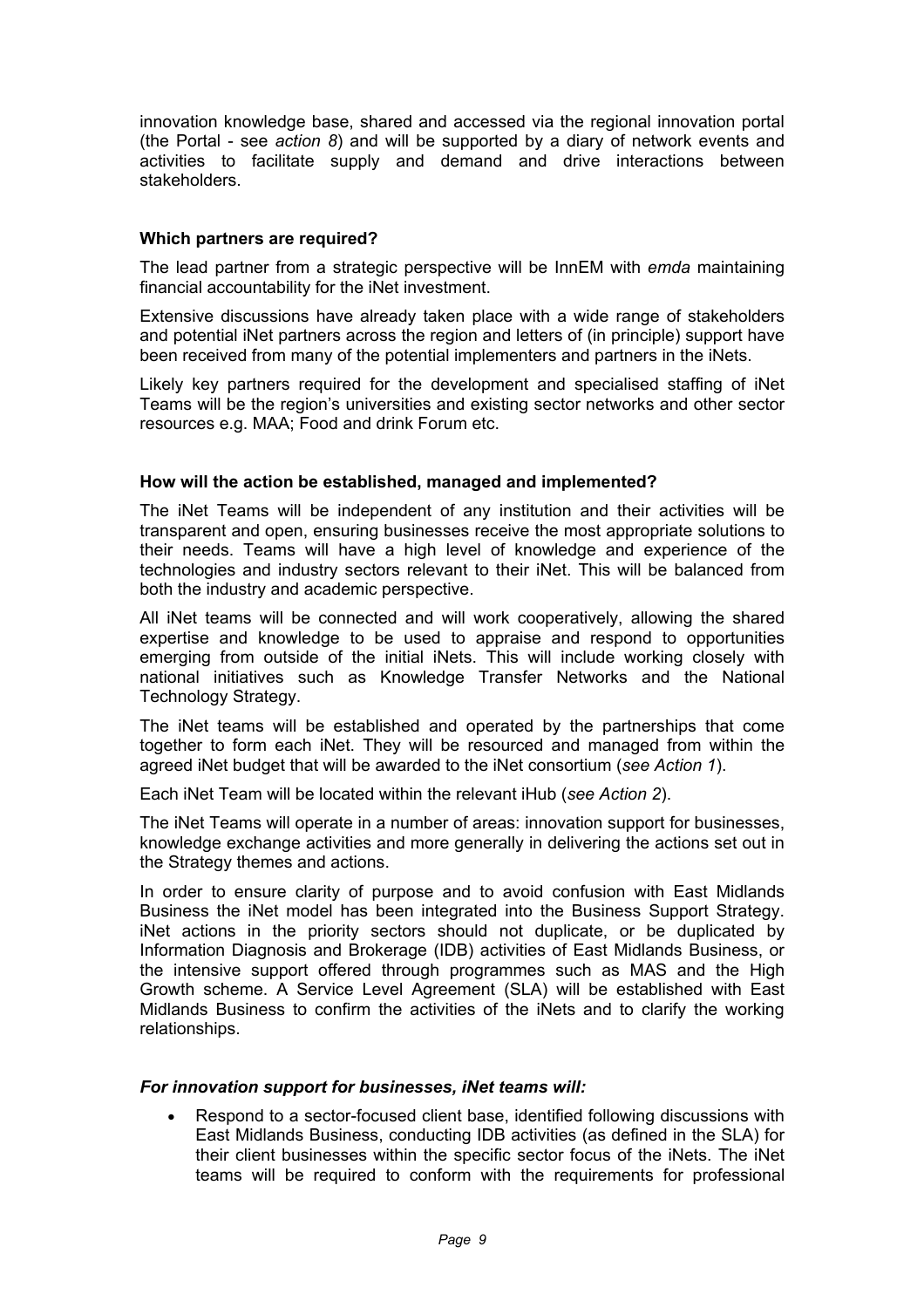competencies as described in the National Common Standards Framework for Business Support and Brokerage to conduct these IDB activities. Refer client businesses to specialist innovation and technology support as required in the specific sector concerned or via East Midlands Business for other available business support (finance etc) or for sector specific advice, for example marketing advice as available.

- Not provide in-depth business support themselves but will perform an "account manager" role for their client businesses (subject to demand and resource availability) in the specific sector focus of the iNet, moving clients on to High Growth programmes as appropriate.
- Have access to innovation and technology support and advice budgets that may be used on similar terms to East Midlands Business grants for particular services. iNet Teams will establish a restricted and qualified list of specialist consultants for this purpose.
- Maintain routine working relationships with teams in other iNets, with innovation advisors across the region engaged by other partners (e.g. universities) and with East Midlands Business to answer specialist innovation queries from businesses outside the specific sector focus.

#### *For knowledge exchange activities, iNet teams will:*

- Assist businesses seeking research collaborations and research funding for innovation and technology projects by working closely with national and regional technology initiatives and programmes in the relevant key sector area.
- Undertake 'outreach' activities to other relevant sector groups and organisations across the region and establish specific innovation, technology and sector focused knowledge and intelligence.
- Promote innovation and technology collaborations between relevant sector businesses and the region's sector and technology knowledge base, assisting in the bid making process as required.
- Ensure iNets link in to national and EU technology strategies to maximise funding opportunities for the region, providing support to SMEs and universities to access research and technology funding.
- Participate in international and national sector and technology fora to ensure that they and the region's researchers and sector businesses have regular updates on sector and technology trends and developments on a timely basis.
- Develop (or build on existing) innovation networks for the iNet sector providing a regular conduit for the exchange of information, advice and referrals on specific sector and technology topics and a forum for the sharing of best practice and creative problem solving. iNet teams will provide a link into national and other regional technology focused networks and resources.

#### *For delivery of the remaining Strategy themes and actions, the iNet teams will:*

 Create an effective environment for innovation the iNet teams will *encourage a culture of, and positive attitude to innovation,* in the region. In particular the Strategy's aims and objectives must be communicated to SMEs, the media and opinion formers of all kinds, intermediaries and partner organisations. A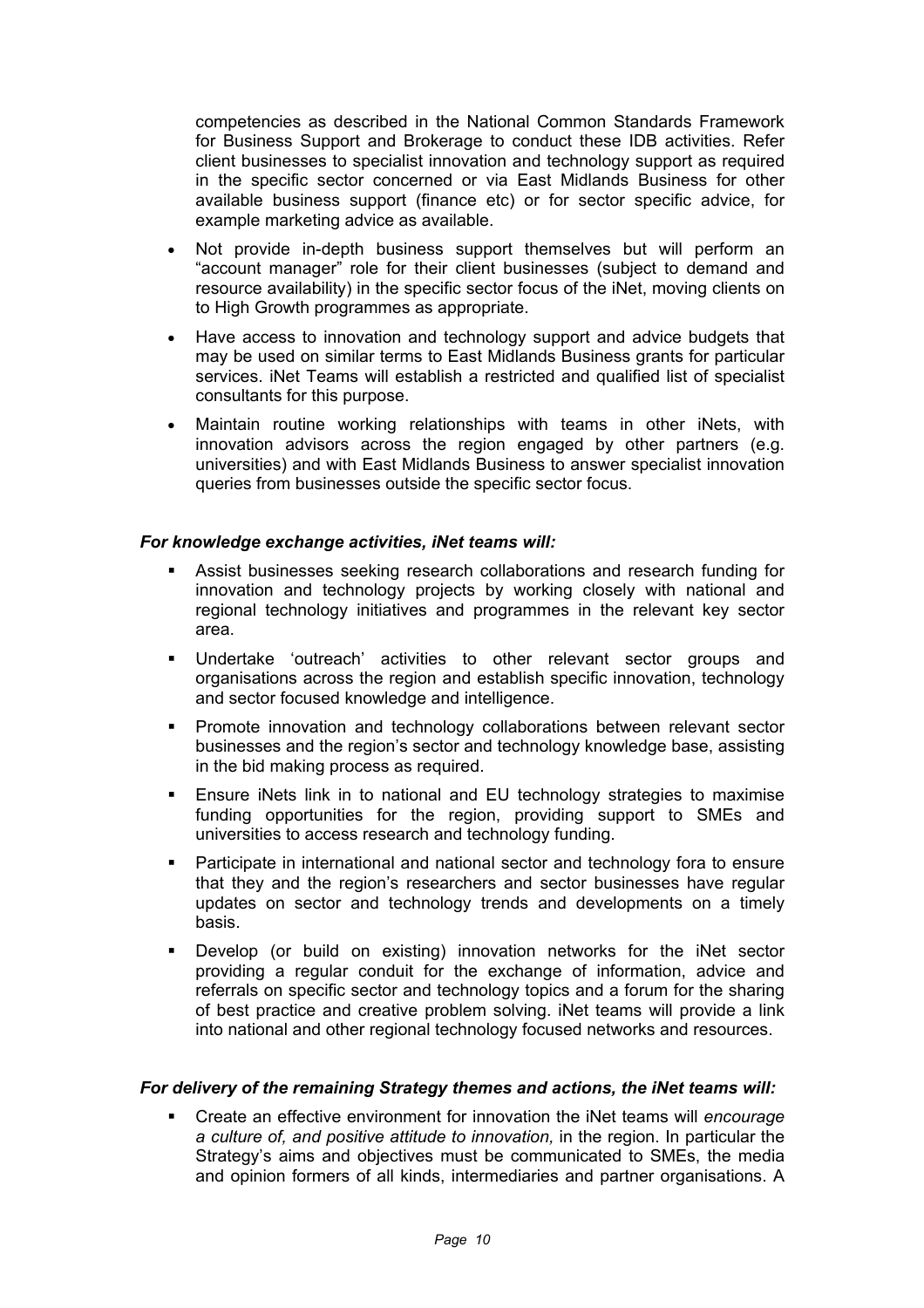further key group that the iNet team should communicate the innovation 'message' to are the young people (school children to young trainees in business), the public sector and University postgraduates.

- Use their critical intelligence to work with partners to contribute to the development and delivery of activities to stimulate a positive attitude towards innovation across the region. In particular they will support the *annual Innovation Festival and awards* (see annex II for more details).
- Contribute to the delivery of the *Young Foresight programme* to stimulate and challenge the young people in the East Midlands to think about and imagine the future to which they would like to aspire (see annex II for more details).
- Work with higher education partners to *support innovation and entrepreneurship as part of all students' core studies*. It will be an aim to introduce creativity skills training into the primary and secondary level curriculum and to lobby to extend placement opportunities in industry for undergraduates.
- Work to identify *innovation role models* drawn from local communities, who have been both willing to innovate and successful. These role models will, supported by the iNet teams, visit schools, colleges and community groups to talk of their own first hand experiences in innovation.
- Work closely with stakeholders and contribute to develop and implement criteria for *selecting and prioritising emerging technologies* for support including the identification of funding sources to support the academic and business stakeholders.
- Establish and operate a *shared fund for supporting HEI collaborations* around significant research programmes and establish an Emerging Technologies Equipment Grant Fund for specialised equipment or facilities for Healthcare.
- Provide access to *bid support* for research and development programmes
- Ensure that the role of *enabling technologies* are embedded within the activities of all iNets

#### **What is the timing for implementation?**

Implementation of the iNet teams will depend on a number of factors including the timing of the overall iNet tendering and approval process (*see Action 1*) and the specialised staff resources that are available to the iNet partners.

The iNet recruitment and appointment process cannot begin until the iNet has been approved; however, it may be feasible that, in cases where partners have proposed to second or transfer existing specialised staff to the iNet Team, recruitment will be a shorter process.

- **May 2007 First iNet approved and recruitment process begun**
- **Spring 2007** First iNet Teams in place
- **September 2007** Second iNet Teams in place
- **March 2008** Third iNet Teams in place
- **September 2008** Four iNet Teams in place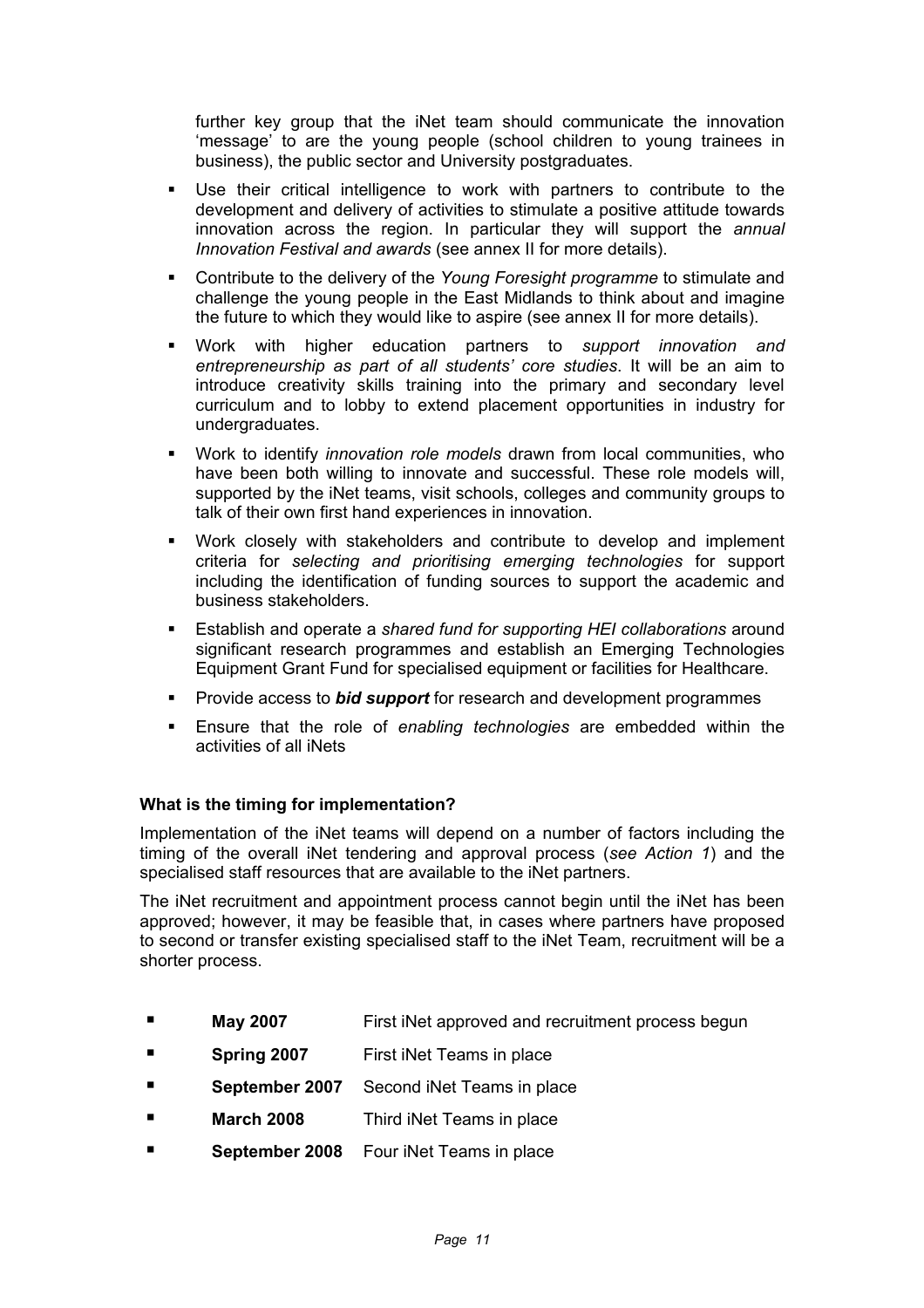## **What is costs, resources and outputs are expected?**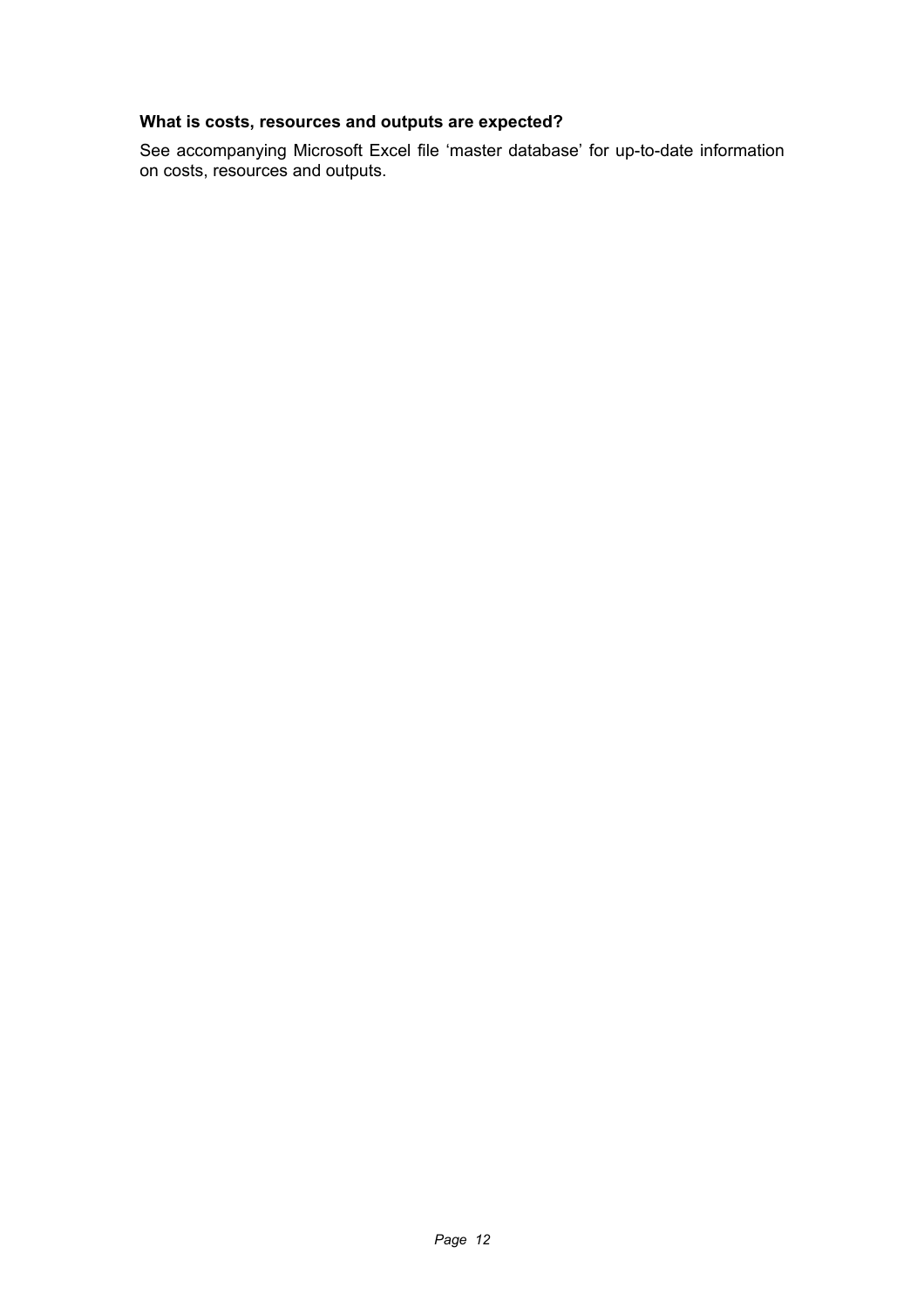## **Delivering high quality innovation support for businesses**

## **ACTION 4: Stimulate the demand from business for innovation support**

#### **The rationale for Action**

Innovation performance in the East Midlands presents a mixed picture. The evidence shows that only a small fraction of businesses invest in innovation and much of this is centred on a few R&D intensive organisations.

Furthermore it is evident that few companies, particularly SMEs, engage with the region's universities or seek other forms of business support. Evidence, however, suggests that new businesses that do seek professional, external advice increase their chances of growth and survival<sup>1</sup>. Businesses therefore need support to help them access the knowledge and ideas that can help them grow and prosper in higher value markets.

The problems noted above are compounded by the lack of understanding amongst companies of what 'innovation' is, and how it can contribute towards economic performance. Raising awareness of innovation is therefore a central prerequisite to stimulating demand for innovation support services.

#### **What activities are needed?**

iNets will be tasked to stimulate demand from business for innovation support. This will include the development of clear and effective communication channels to promote innovation support and respond to business needs.

iNet critical intelligence will be used to identify target companies and utilise the expertise and knowledge of iNet teams. This will help to identify companies and deliver targeted innovation support that is distinct and incremental but also integrated into the existing non-specific business support in the region.

#### **Which partners are required?**

Key partners will include: InnEM, *emda*, Business Link, SSP's, esp, AOC, LSC, NTI, and HEFCE

#### **How will the action be established, managed and implemented?**

The iNet teams will stimulate demand and facilitate delivery of innovation support by raising awareness of innovation amongst their sector specific clients, and providing information on innovation support opportunities in the region.

This action will be delivered through face-to-face meetings with client companies from the iNet sector with innovation and technology needs, and through the creation of a diary of network events and activities to facilitate supply and demand and drive interactions between the various stakeholders. The iNet Teams will also utilise the Portal (see *Action 8*) to promote these services and stimulate take up by SMEs in the region.

<sup>&</sup>lt;sup>1</sup> emda (2006) 'Supporting business: a strategy for business support in the East Midlands'.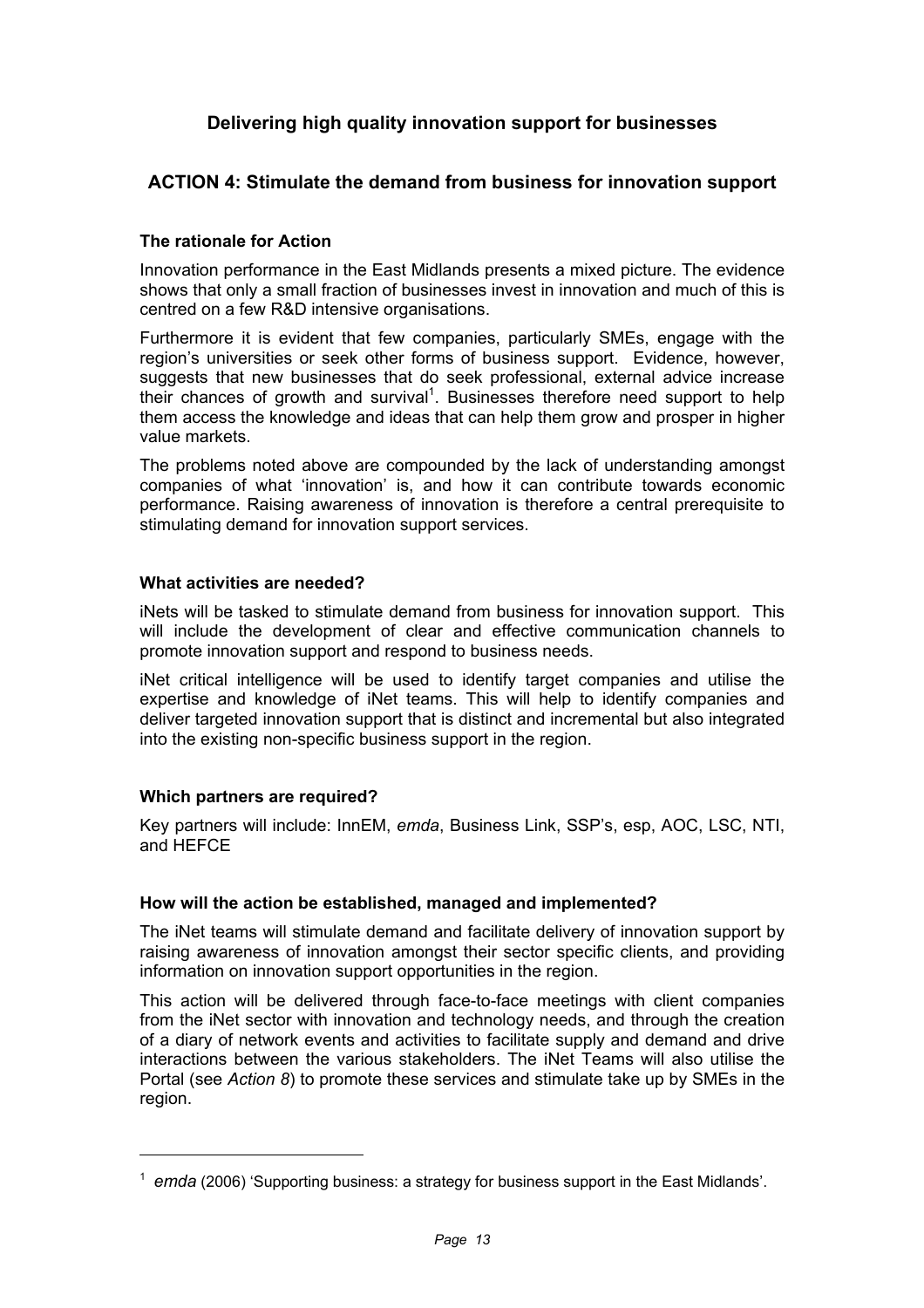The operational delivery of innovation support will be done through a register of accredited specialised innovation support providers – typically consultancies or university commercial providers. The iNet Teams will perform an "account manager" role for their client businesses in the specific sector focus of the iNet moving clients on to High Growth programmes as appropriate.

The iNet teams will include a diagnosis of innovation needs in their discussions with the client companies in order to identify the most appropriate type and source of support available, and make introductions as appropriate. They will also organise, in association with partners, innovation network events for companies and stakeholders, designed to raise awareness of innovation good practices and opportunities for support. This will utilise the experience of successful innovators. A key part of all network events, however, will be the opportunity for SMEs to interact with their peers, discussing innovation issues and making contacts with iNet advisors.

The iNet teams will acquire a strong base of intelligence from the region that will become a valuable resource in helping the innovation support providers to react to shortcomings in the current provisions and bridge gaps in the region's support portfolio. Therefore to both ensure that the IDB service provided is accurate and that the support offerings are optimised the iNet teams will need to work in close liaison with the various stakeholders in the region to further develop and promote the support mix. This will include a review of the availability and gaps in the current provision of support specifically for innovation.

The iNet teams will be able to provide a contribution to the costs to the company for the take-up of intensive innovation support. The iNet teams will be able to provide contributions towards either basic support (3 days) or advanced support (10 days) depending on requirements and growth potential.

The iNet teams will also develop and promote innovation case studies to raise business awareness of the benefits of innovation in conjunction with the actions identified in *Action 9*.

#### **What is the timing for implementation?**

**March 2007:** In line with the establishment of the iNets and the recruitment of the iNet Teams, this action will begin immediately and will be 'rolled out' as the iNet Teams come 'on stream'

#### **What costs, resources and outputs are expected?**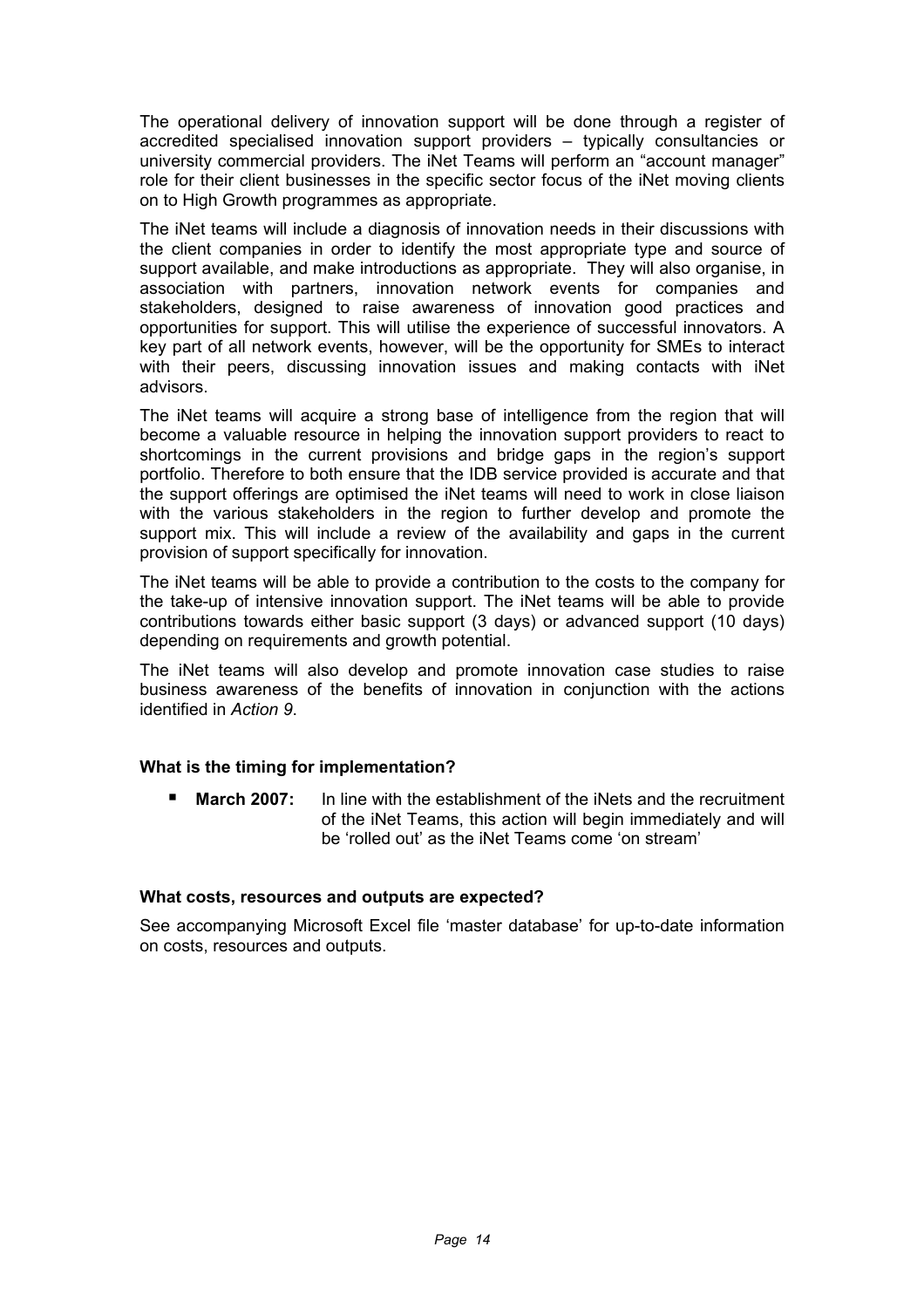## **Delivering high quality Innovation Support for businesses**

## **ACTION 5: Stimulate the demand from business for innovation finance**

#### **The rationale for Action**

The evidence shows that in the East Midlands the levels of investment in innovation are relatively high but are concentrated in only a small number of businesses conducting R&D intensive activities. There are specific market failures around accessing finance that need to be addressed, particularly for businesses with early stage technology and high growth potential.

A key challenge, here, is the relative lack of sources of finance available specifically for innovation. Moreover, as the HM Treasury Report 'Bridging the Finance Gap' notes, it is easier to borrow £10 million than it is to borrow £10,000<sup>2</sup>. Support to help SMEs raise development funding is also a key part of *emda's* Business Support Strategy.

#### **What activities are needed?**

*emda* is seeking to address the financial gap through creating a regional 'escalator' of funding products and sources. These funds, which are drawn from both the public and private sector, will ensure that businesses always have access to the finance that is most appropriate for their needs as they invest and grow - for example, the £30m Regional Venture Capital Fund (RVCF) to support high growth companies to raise development funding (between £100,000 and £500,000). In addition the Growth Investment Network East Midlands (GINEM) is a network of private sector organisations to stimulate business growth through private equity investments, in the range of £50,000 to £2 million.

The iNet teams will liaise closely with those fund managers that form part of the regional Finance Escalator and will in particular seek to improve access to these funds for the client companies within their target sector, creating demand for appropriate and targeted financial support packages.

The iNet teams will also act as promoters and brokers of other R&D-based funding programmes from EU, national and specific regional funding programmes including those schemes that are a direct *emda* responsibility in the region such as Selective Finance for Investment (SFIE) and Grants for Research and Development.

#### **Which partners are required?**

Key partners will include: *emda*, East Midlands Business, Finance Escalator managers and regional fund managers including the Regional Venture Capital Fund, Regional Connect InvoRed programme and those providers involved in Growth Investment Network East Midlands.

#### **How will the action be established, managed and implemented?**

The iNet teams will stimulate demand and facilitate delivery of these escalator products through their face-to-face meetings with client companies with innovation

 $2$  Ref: Business Support Strategy...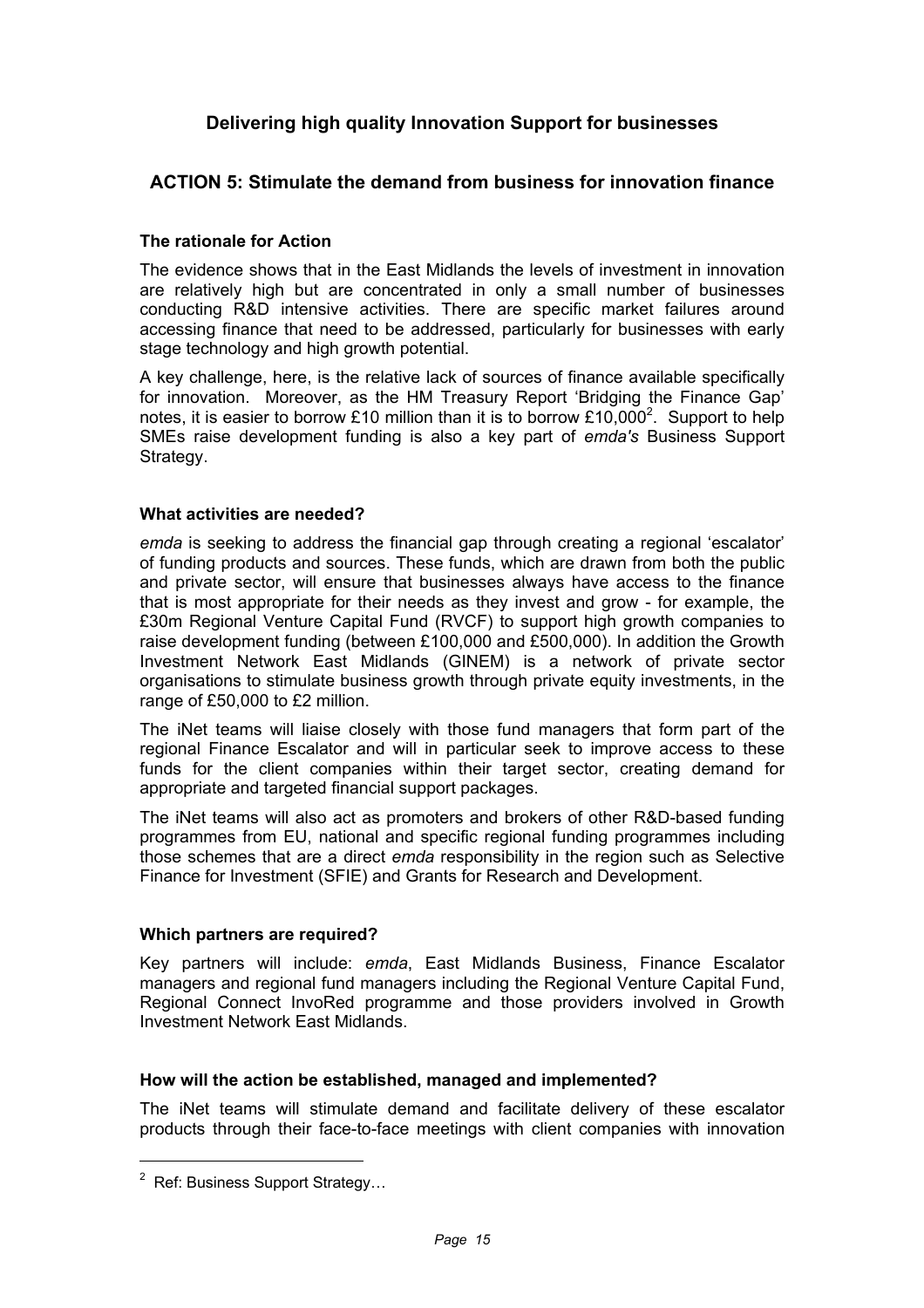and technology needs related to their specific sector, and through events, seminars and programmes organised and coordinated by the iNets teams. They will also use the Portal (see *Action 8*) to promote the regional Finance Escalator products and stimulate take up by the SMEs in the region.

The role of the iNet teams is essentially to perform an account manager role for their sector specific clients through an IDB service.

The iNet teams will facilitate delivery by providing information on the financial products and opportunities that exist in the region for their sector specific client companies and by including a diagnosis of financial needs in their discussions with the client companies.

The iNet teams will effect introductions to appropriate financial providers in the region, and make introductions to relevant sources of grants or subsidy opportunities available. The iNet teams will also link with existing Business Support activities, including Connect InvoRed to ensure that the iNet client SMEs are adequately 'investment ready' to maximise opportunities available to them to raise finance.

In order to carry out these IDB activities the iNets will acquire a strong base of intelligence from the region that will become a valuable resource in helping the financial support providers to react to shortcomings in the current provisions and bridge gaps in the region's financial support escalator products range. Therefore to both ensure that the IDB service provided is accurate and that the financial product offerings are optimised the iNet teams will need to work in close liaison with the financial stakeholders in the region to further develop and promote the financing mix. This action therefore will include provision for a detailed review of the availability and gaps in the current provision of finance specifically for innovation.

The iNet teams will also implement schemes to enhance SME take-up, such as a feasibility study to test if opportunities exist to create a faster and easier approach to the delivery of products through the Portal. The study will involve in-depth consultation with the various financial product providers in the region.

Finally, the iNet teams will promote capital equipment investment schemes for FE/HEI's that improve the development of technical level skills and research skills.

#### **What is the timing for implementation?**

| $\mathbf{m}$   | March 2007:       | In line with the establishment of the iNets and the recruitment<br>of the iNet Teams, this action will begin immediately and will<br>be 'rolled out' as the iNet Teams come 'on stream' |
|----------------|-------------------|-----------------------------------------------------------------------------------------------------------------------------------------------------------------------------------------|
| $\blacksquare$ | <b>April 2007</b> | Work with financial stakeholders to further develop and<br>promote the financing mix, beginning detailed review of<br>products                                                          |
| $\mathbf{r}$   | <b>June 2007</b>  | Commission a feasibility study to examine opportunities to<br>implement schemes to enhance SME take-up                                                                                  |

#### **What costs, resources and outputs are expected?**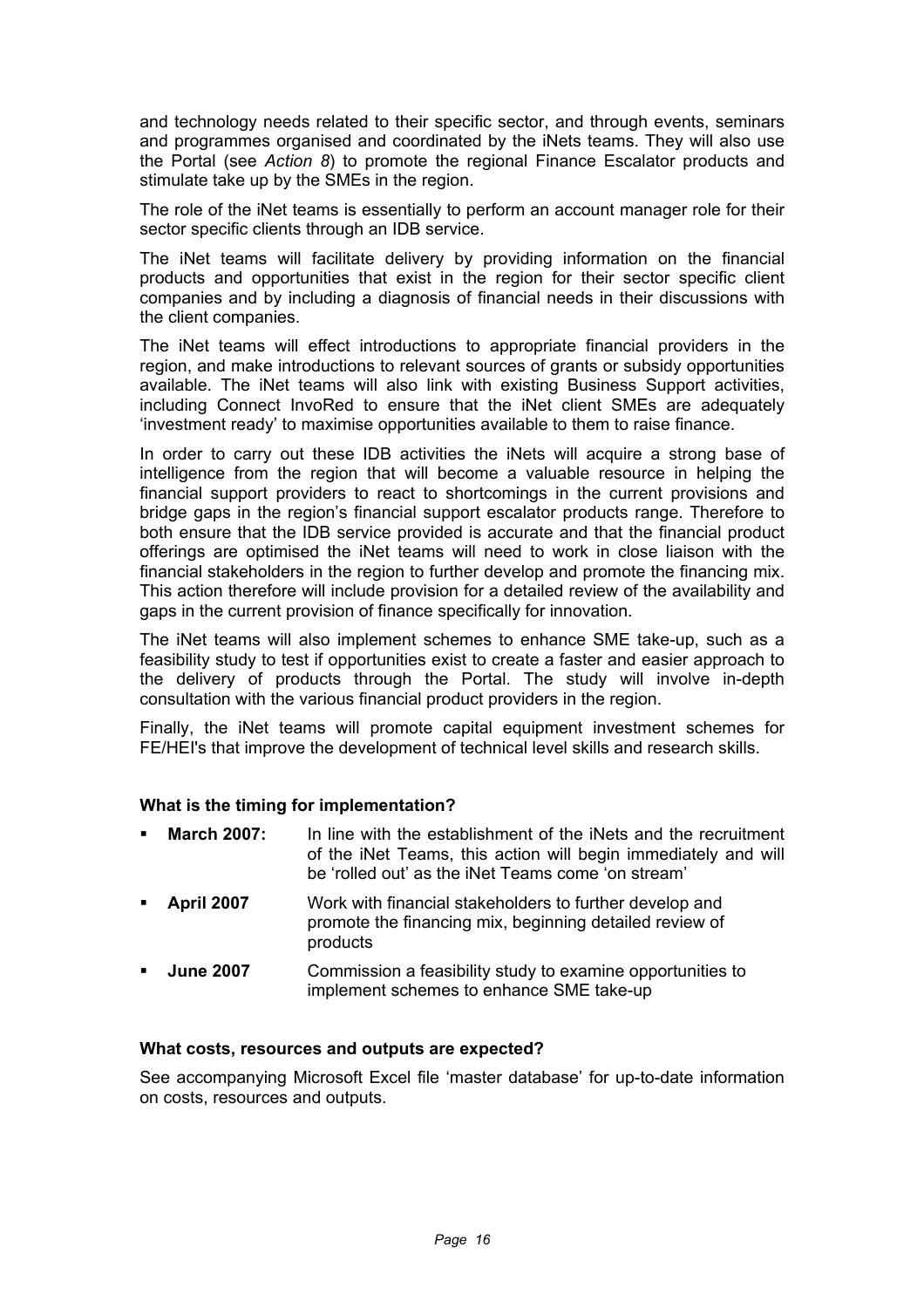## **Delivering high quality Innovation Support for businesses**

## **ACTION 6: Stimulate the demand from business for innovation skills**

#### **The rationale for Action**

Business demand for skilled people is comparatively weak in the East Midlands. This is associated with the relatively small number of businesses engaged in high value production and services activities. If the East Midlands' businesses are to remain competitive then they will need skilled individuals to deliver the new products, processes and services to their customers. The results of the Third Community Innovation Survey report that 83% of businesses that had introduced product and process innovation identified a lack of qualified personnel as a hampering factor compared to 76% nationally<sup>3</sup>.

Such weaknesses are compounded by the low number of graduate-level employees in the East Midlands workforce. More generally, research indicates that skills shortages as a percentage of employment are amongst the highest in the UK<sup>4</sup>. In this respect the challenge facing the region is one of upgrading skills as the basis for stronger levels of innovation.

One of the main drivers for increasing the demand for skills is for businesses to adopt business strategies that will move their products and services up market. To seek out domestic and international opportunities and to prosper in higher value markets, businesses need support to be more innovative and enterprising. Fundamental to achieving these developments are strong leaders and competent managers.

#### **What activities are needed?**

The iNet teams will, through their interactions, with sector clients, gather critical intelligence to support the aims of the Employment, Skills and Productivity (esp) programme which seeks to deliver a more knowledge orientated regional economy with employers creating more successful and sustainable businesses and better quality employment. For example, raising the level of take up from iNet businesses for technician skills training and working with the region's universities and colleges to promote the role of Foundation degrees.

By developing stronger linkages between education providers and employers, the iNet teams will ensure that they give people the right opportunities to remain in the region and that SMEs are supported to recruit and benefit from their skills and expertise.

#### **Which partners are required?**

Key partners will include: InnEM, *emda*, East Midlands Business, SSP's, esp, AOC, LSC, NTI, and HEFCE

<sup>&</sup>lt;sup>3</sup> See *emda* (2006) 'A flourishing region' Regional Economic Strategy for the East Midlands 2006 – 2020'.

<sup>4</sup> See *emda* (2006) 'Supporting business A strategy for business support in the East Midlands'.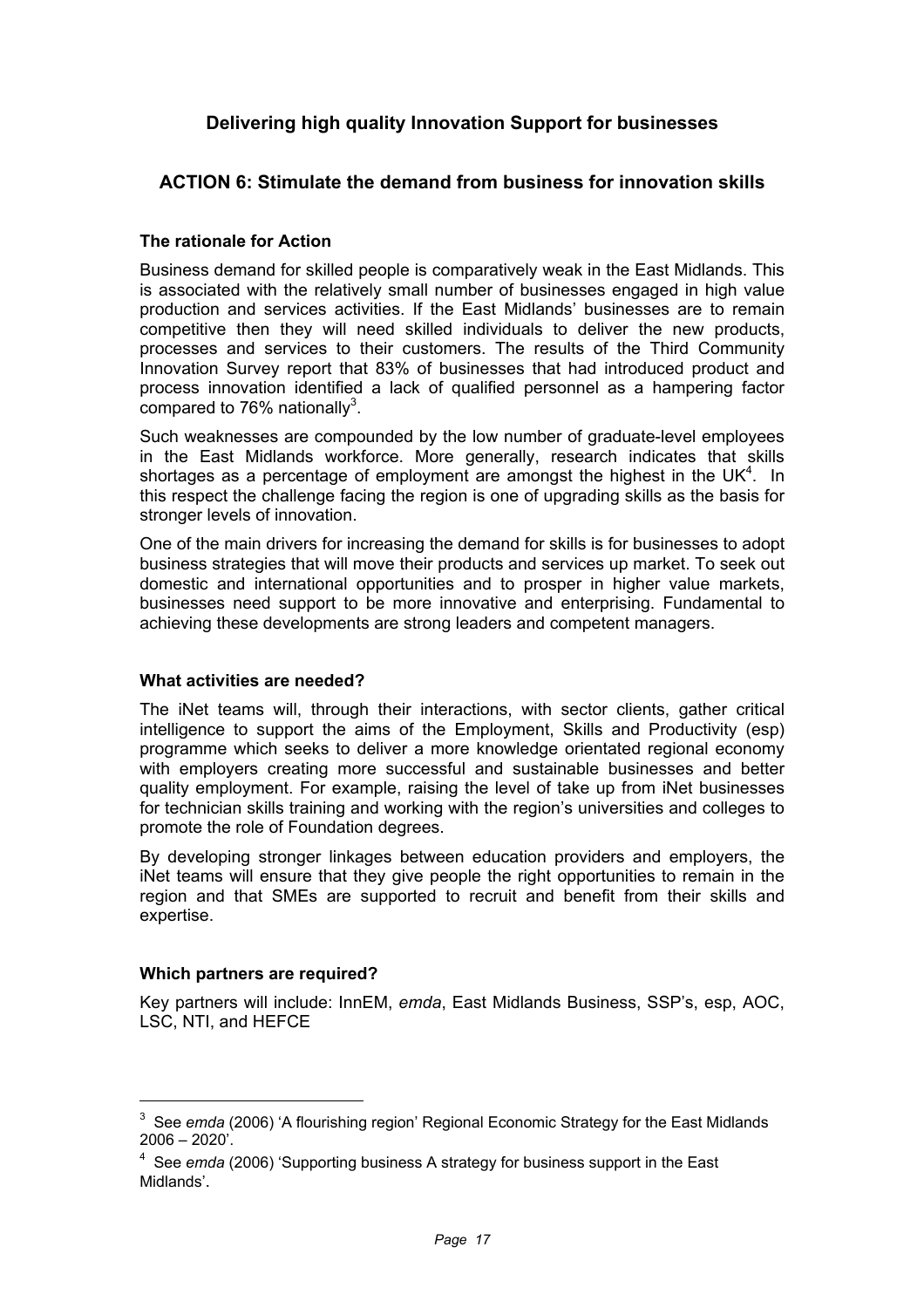#### **How will the action be established, managed and implemented?**

The iNet teams will improve information on and access to skills development needs and opportunities in their target sector companies - particularly in their innovation and technology needs through regular face-to-face meeting and the Portal.

The delivery of skills development training will continue to be done by the accredited innovation support organisations in the region in line with and complimentary to the business support structure of East Midlands Business. The unique role of iNet teams is essentially to perform an account manager role for their sector specific clients through an IDB service.

The iNet teams will facilitate delivery by providing information on the skills development opportunities that exist in the region for their sector specific client companies. This will be based on a brokerage model that entails diagnosis of innovation skill needs and introductions to appropriate training providers in the region. It will include referrals to training programmes in the management skills necessary to develop innovative businesses, e.g. Intellectual Property Rights (IPR) management, product and technology strategies and programme/project management skills. The iNet teams will have a budget for training events.

Through their IDB activities the iNets will acquire a strong base of intelligence from the region that will become a valuable resource in helping the skills training providers to react to shortcomings in the current provisions and bridge gaps in the region's skills development support offerings. Therefore to both ensure that the IDB service provided is accurate and that the product offerings are optimised the iNet teams will need to work in close liaison with the skills development stakeholders in the region to further develop and promote the skills training mix. This will include a review of the availability and gaps in the current provision of skills development specifically for innovation

The iNet teams will encourage entrepreneurship for young graduate scientists and engineers by liasing with the region's universities and HEFCE to promote increases in the level of Foundation Degree development.

#### **What is the timing for implementation?**

 **April 2007:** Raise the innovation capability of businesses through support for training programmes

#### **What costs, resources and outputs are expected?**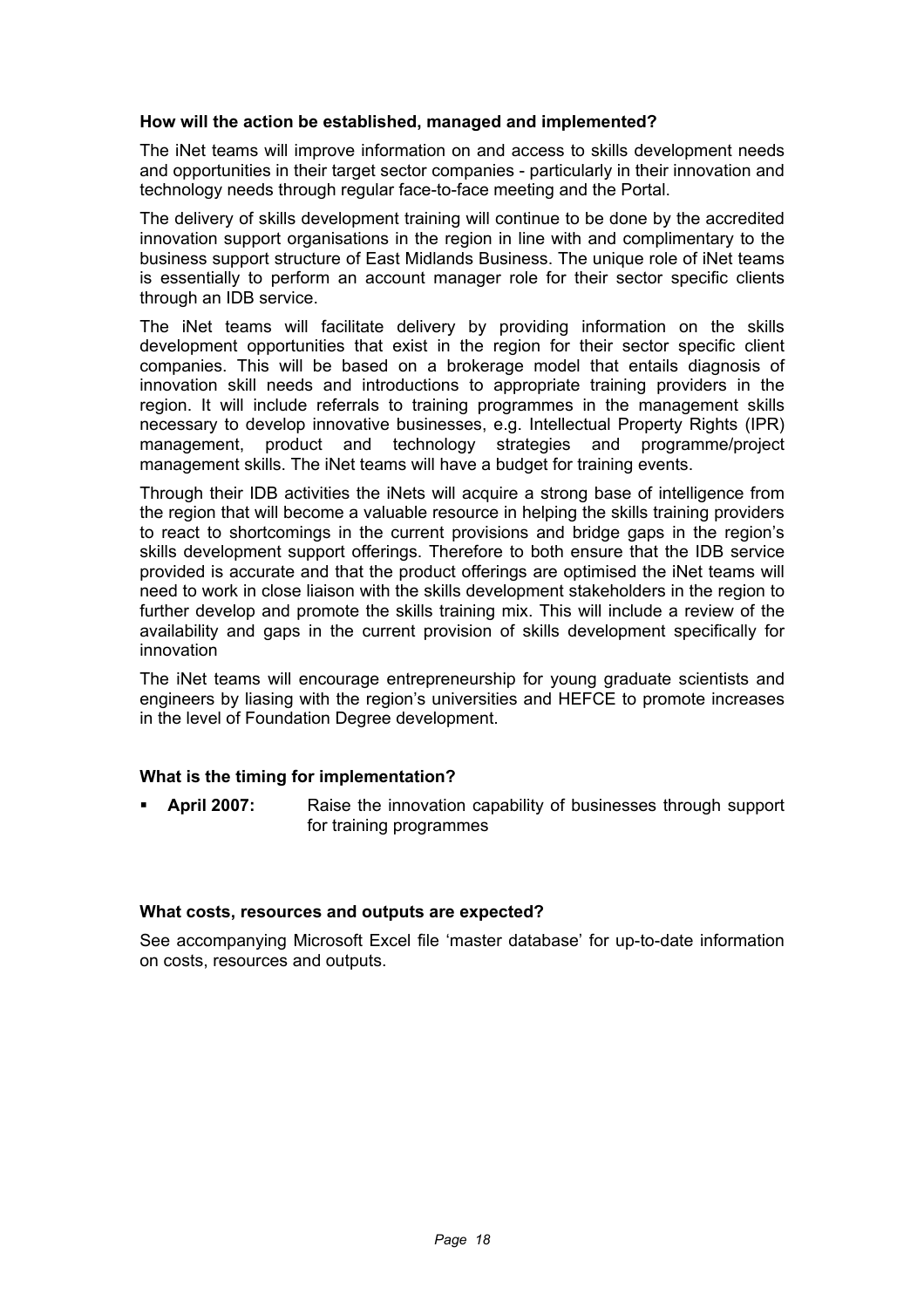## **Innovation Environment**

## **ACTION 7: Ensure iNets are appropriately integrated into investment plans for innovation facilities**

#### **The rationale for Action**

An economy based on knowledge-focussed businesses requires an environment in which those businesses are able to flourish. Such an environment must have the physical infrastructure assets in place to maximise the potential growth of innovative businesses throughout their development. Provision of physical infrastructure for innovation across the region will help to ensure that innovative, knowledge-based businesses are not lost to the region because of a lack of appropriate facilities.

Both desk research and feedback from stakeholders indicates a desire in the East Midlands to agree what direction infrastructure and associated investments should take. Findings from a good practice review suggests that the presence of a regional strategy for physical innovation infrastructure can help provide a framework within which partners can best structure their own activities in support of regional objectives.

A prominent feature of an innovation infrastructure strategy will need to be a shared understanding of what constitutes physical innovation infrastructure. The findings of the review commissioned by *emda* suggest a range of important criteria that will be appropriate and *emda* should take a lead by identifying and stating such criteria explicitly. By doing this *emda* will help to provide the transparency required by regional stakeholders. It will also help to address the definitional confusion evident amongst regional stakeholders at present.

A physical infrastructure strategy in support of innovation will allow *emda* to assess the progress of physical infrastructure towards its overall objectives and by identifying the competencies necessary for inclusion within the *emda* innovation infrastructure map, *emda* will have the ability to assess funding applications based on progress made against this framework.

The iHubs and associated iNet facilities should be given a demanding framework of competencies to meet as part of the prospectus used in the competitive award process by *emda*. By placing iHubs at the forefront of this infrastructure strategy, the status of the framework within the infrastructure strategy will be clear and transparent to all stakeholders.

#### **What activities are needed?**

The iHubs will be a core resource available to support future investments in innovation infrastructure; however these should not exist in a 'vacuum'. *emda* should therefore develop a strategy for physical infrastructure for innovation as an integral component of the innovation strand of its RES.

A prominent feature of an innovation infrastructure strategy will need to be a shared understanding of what constitutes physical innovation infrastructure. A 'competency framework' including competencies relating to the innovation support available through the physical facility, as well as the provision and management of the physical facilities themselves, will give *emda* the ability to assess funding applications based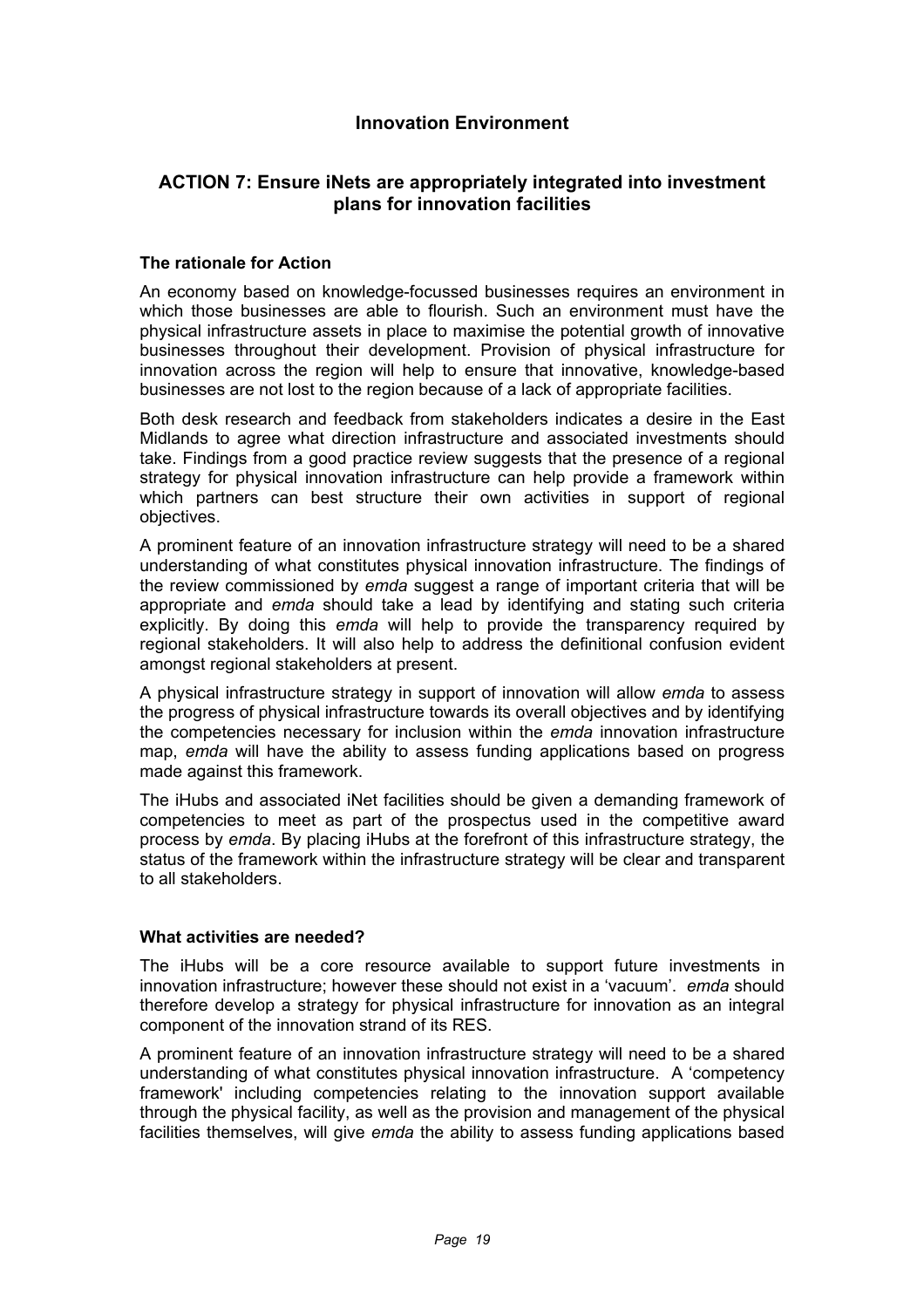on progress made against this framework. It will also make *emda's* developmental requirements and the expected 'direction of travel' explicit for regional stakeholders<sup>5</sup>.

In order to ensure effective management of the strategy it will be important that *emda*  works closely with the SSPs, which are the major conduit for funding on infrastructure. By working in partnership, *emda* and the SSPs will be able to monitor, assist and improve the competency of facilities according to strategic objectives. Indeed, they will also be able to identify the most relevant competencies according to local needs, and shape the regional direction of the strategy accordingly. It will also become possible to critically assess and reappraise the necessary competencies as relevant.

Finally, the innovation infrastructure strategy development process can be used to help potential environmental technology iNet partners to assess the most advantageous location option for an environmental technology iHub.

#### **Which partners are required?**

The lead partner from a strategic and financing perspective will be *emda* with InnEM providing guidance and advice.

Extensive discussions have already taken place with a wide range of stakeholders across the region and included many letters of (in principle) support from existing providers of key elements of the region's innovation and technology infrastructure. Close consultation with these stakeholders notably SSPs, universities and local authorities will be vital in developing and agreeing the innovation infrastructure strategy.

Potential partners in iNets should also be identified early and consulted on the development of the innovation infrastructure strategy.

#### **How will the action be established, managed and implemented?**

The findings and recommendations of the *emda* review of physical infrastructure for innovation in the region $^6$  will need to be disseminated and endorsement gained within all areas and directorates of *emda*. The key strategic recommendations and priorities established within the review should be adopted as the strategy for physical infrastructure for innovation in the region.

The criteria suggested within the review as the basis for supporting physical infrastructure investment for innovation should be adopted and incorporated within the strategy after a consultation within *emda* and InnEM. The criteria can then be communicated to stakeholders across the region and the status of major infrastructure provision and plans agreed. In particular the innovation strategy and criteria adopted for physical infrastructure for innovation will identify obvious areas and locations where investment should be concentrated (for example, in areas where key knowledge base assets exist, such as universities or research centres).

If all relevant stakeholders are encouraged to apply the criteria to existing and planned infrastructure within their areas of responsibility and interest a 'map' of infrastructure, similar to that used within the review, can be developed and incorporated within the strategy establishing RES based targets for physical

<sup>5</sup> The competency framework approach would also respond well to *emda*'s requirements in light of the Independent Performance Assessment (IPA) process

<sup>6</sup> Undertaken by CM International; March 2006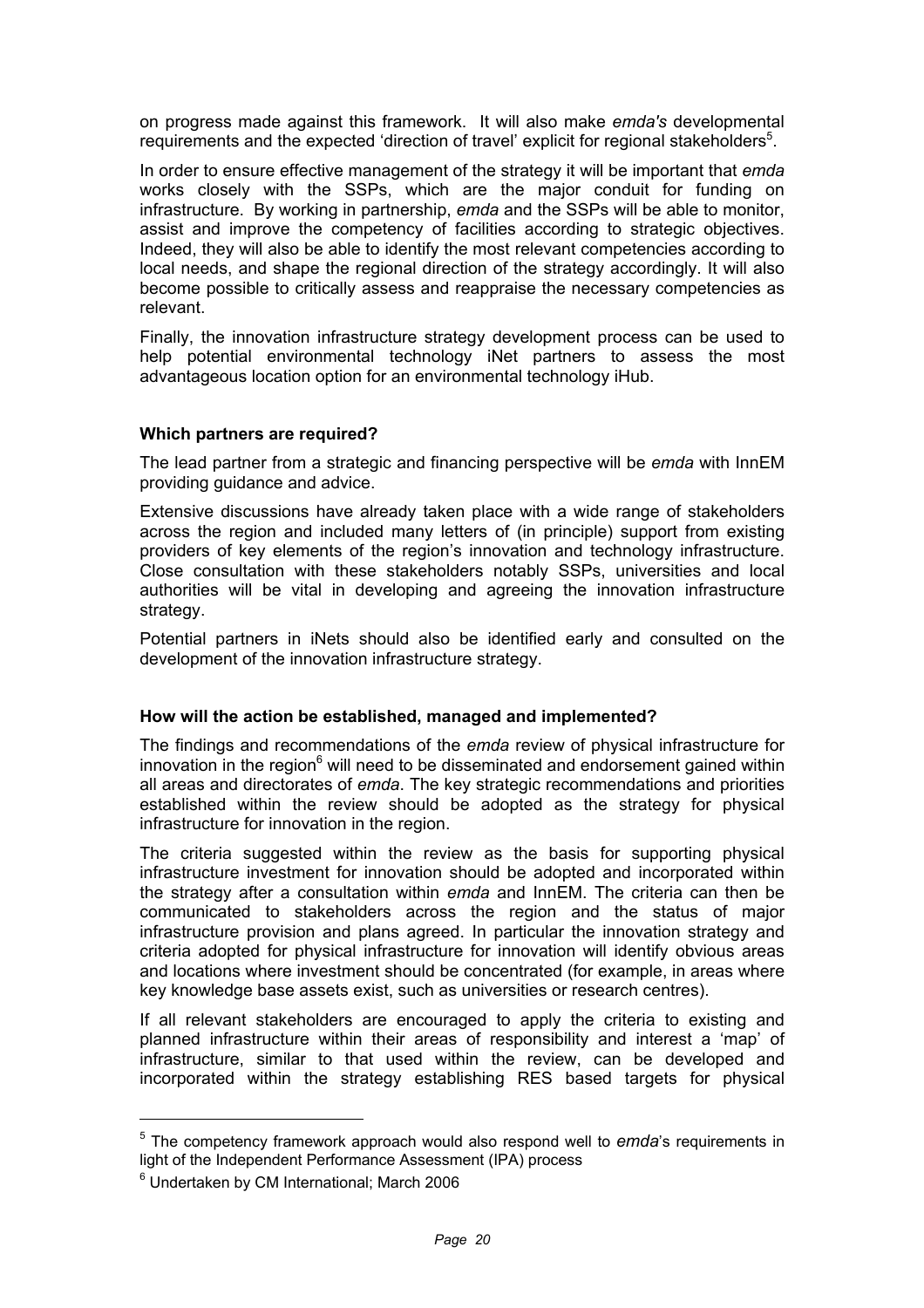infrastructure across the region. This will assist in determining how the iNets, supported by the iHubs, can be incorporated into existing innovation infrastructure and make it easier to determine the location and specification for the Environmental iHub.

A 'competency framework' approach should be considered, in consultation with SSPs and other infrastructure providers, and populated by reference to existing provision. A target plan for development for each piece of physical infrastructure for innovation against the competency framework can then be agreed with each SSP. The plan should establish, with each piece of existing provision, a 3 to 5 year action plan agreement that will allow the infrastructure to meet the desired criteria established by *emda* and InnEM through achievement of the competencies set out in the framework. Progress towards the achievement of the competencies of each piece of existing provision can be monitored in collaboration with the SSPs.

## **What is the timing for implementation?**

- **October 2006:** Dissemination of the physical infrastructure review (inline with Strategy adoption)
- **November 2006:** Begin consultation on criteria and competence framework with stakeholders
- **January 2007:** Complete agreed 'map' of existing and planned infrastructure provision with stakeholders across the region
- **January 2007:** Determine the location and specification for the Environmental iHub
- **January 2007:** Finalise agreement on the 'competency framework'
- **March 2007**: Integrate iHub proposal into the infrastructure criteria, competency framework and infrastructure strategy
- **March 2007:** Agree 3-5 year facility competency development plan with SSPs and other stakeholders and providers

#### **What costs, resources and outputs are expected?**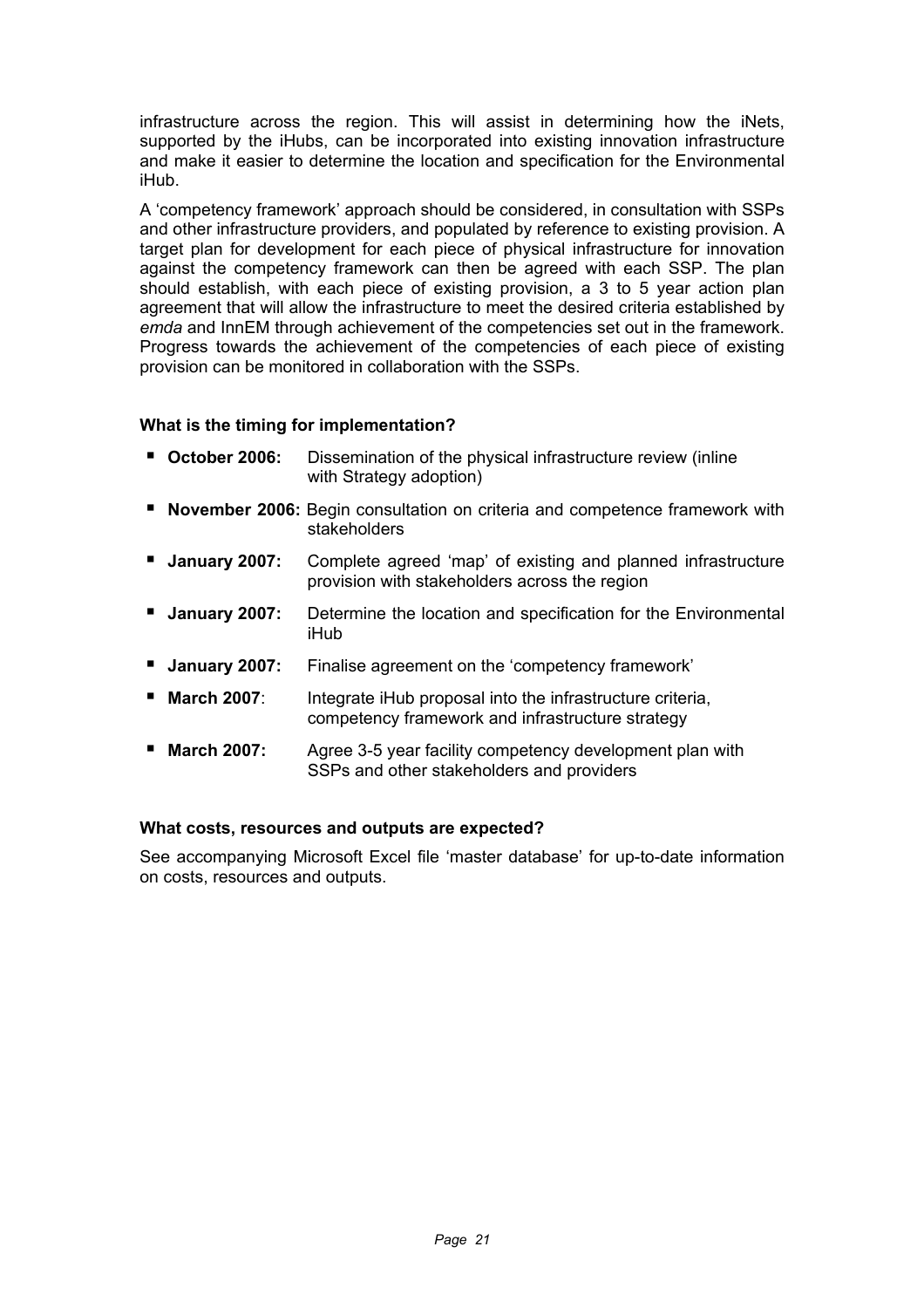## **Creating an effective environment for innovation**

## **ACTION 8: Develop and maintain a regional innovation portal**

#### **The rationale for action**

Good practice research suggests that virtual innovation portals are being increasingly set up in the UK by Regional Development Agencies to raise awareness and facilitate delivery of a range of innovation support products and materials.

Companies in the East Midlands do not currently have a central online point of reference on innovation issues. The creation of such a portal would fill this gap by creating a mechanism for delivering flexible regional-wide information and support accessible to any of the iNet companies and partners anywhere, at anytime. It will also act as a natural point of contact and showcase for innovation in the region.

#### **What activities are needed?**

The portal will allow businesses and HEIs to access information and support services around innovation, technology and sectors virtually, and in an integrated manner, by improving the effectiveness of signposting and referrals. The portal will also provide a regional marketing focus for innovation and technology facilities thereby strengthening demand for such services and facilities from innovative companies across the region.

The portal will make use of digital technology and will support iNets and their stakeholders, enable collaboration across iNets and allow iNet teams to respond to innovations that have wider applicability, or arise from outside of the initial iNet focus.

The portal will not duplicate existing information portals and will link closely with other regional and national portals providing specialist information and support in both innovation and other business areas.

#### **Which partners are required?**

The portal will act as a 'window' on the region and the key sectors for InnEM but the establishment and management of the portal will initially be the responsibility of *emda*  with support and advice from the iNets.

In due course it may be appropriate for *emda* to transfer the maintenance and operation of the portal to the group of iNets to operate in partnership.

#### **How will the action be established, managed and implemented?**

The design and implementation of the portal will be the subject of a competitive tendering process conducted by *emda* in conjunction with InnEM. The specification will need to be developed based on other portals that currently exist in the region and in other regions. In addition, a recent evaluation of the Alliance SSP Platform, carried out on behalf of the Alliance SSP, should be closely studied.

This action will require specialist IT capacities for initial programming and installation, and thereafter regular IT support for maintenance and updating. The portal will, in all probability, act as an extension of the InnEM website, offering full remote connectivity via the web, and be fully compatible with the major IT systems used by *emda.*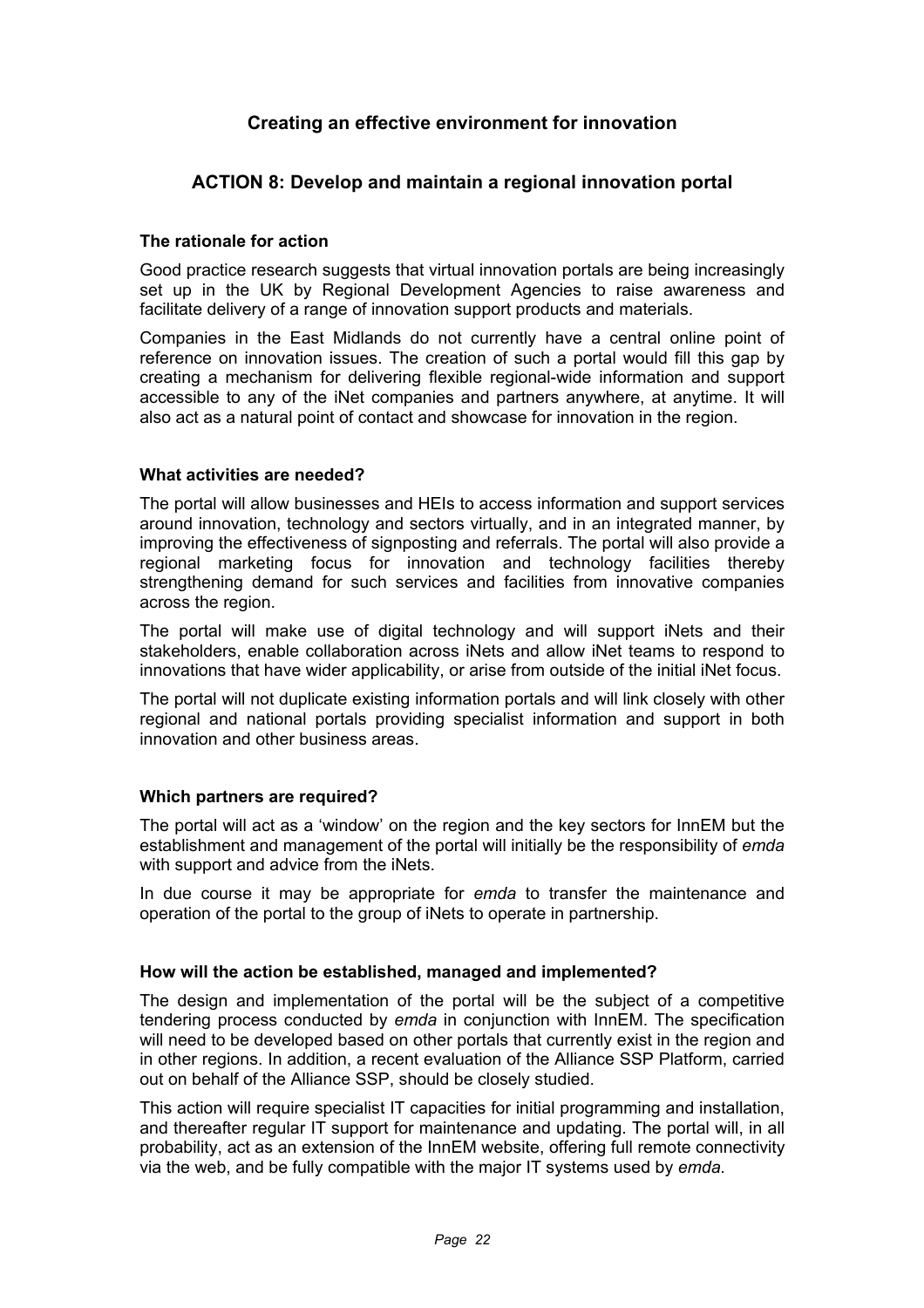The portal will, for the most part, have open access to anyone requiring information advice and links to other sources of information and advice. This will include Business Link and *emda.* However, to help make the portal more exclusive and valued it will be appropriate to create restricted 'member' or 'partner' areas where detailed information, added value resources and discussion fora can be hosted. In this sense, companies from within the relevant iNet sectors can access bespoke information and advice and exchange discussions and debates with other companies and researchers working in the sector in the East Midlands.

In order to access the members' areas, users will need to 'sign in'. This will produce valuable intelligence on the active members and the areas of the site that are most relevant to the needs of businesses in the sector. This intelligence can be used by the iNet in order to design improvements to the various innovation support services delivered or designed by the iNets.

It is not envisaged that any of the portal services or access points will levy a charge, although this possibility will need to be kept under review especially if the operation of the portal is transferred to commercial or quasi-trading bodies such as the iNets.

The portal will include the delivery of appropriate tools and technologies to support the activities of the iNets, the sharing of good practice and common innovation resources and supporting communication and co-ordination of iNet activities to stakeholders. It will also involve the investment in marketing and PR to launch and promote the portal as the focus for showcasing innovation in the East Midlands.

The iNet teams will promote the portal and its information and services through the diary of network events that they will deliver across the region (*see Actions 3 and 4*). In addition, users will be attracted to the portal by a number of hooks, such as access to productivity tools and services, for example on-line support for grant funding applications.

The portal will assist the iNets to develop and build on existing innovation networks in their sector, providing a regular conduit for the exchange of information, advice and referrals on specific sector and technology topics and specifically a forum for the sharing of best practice and creative problem solving between the players in the region.

Stakeholders can approach the portal either with a specific problem they are looking to solve or from a generalist point of view as a means of keeping abreast of sector specific innovation activities in the region. Either way the portal should become an indispensable first point of contact for all players in the region and UK wide.

#### **What is the timing for implementation?**

- **November 2006**: Development of a specification
- **December 2006:** Award of portal design and implementation contract
- **February 2007:** Working model of a portal tested
- **March 2007:** Regional Innovation Portal launched (to coincide with announcement of first iNet)

#### **What costs, resources and outputs are expected?**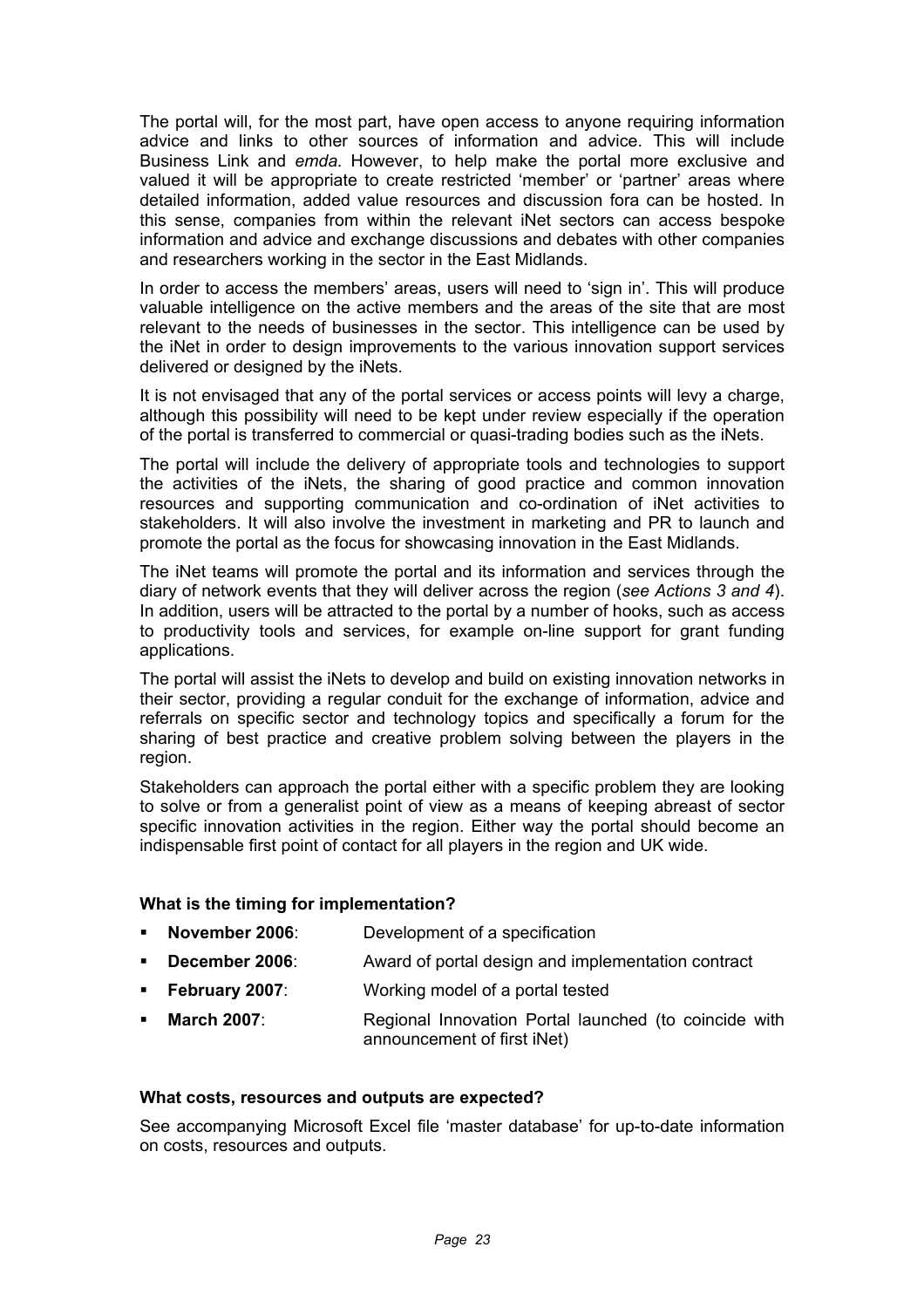## **Creating an effective environment for innovation**

## **ACTION 9: Encourage a culture of and positive attitude to innovation**

#### **The rationale for action**

Regions with good innovation performance have within them a community of people who thrive on innovation and a strong culture and tradition of innovation and entrepreneurship, with these often come economic and social prosperity. This is well illustrated by the growth that has taken place over the last 20-30 years in places such as Silicon Valley (USA), Singapore and the Cambridge area in the UK, which has led to a concentration of innovators and innovative behaviour.

However for a range of reasons many people are reluctant to take the career or financial risks that innovation often implies. It is therefore necessary to seek ways of encouraging innovation and demonstrating that the risks can be managed and that success brings personal, career and financial rewards.

A vibrant culture of innovation does not currently exist in the East Midlands, though the roots of a successful innovative economy are evident in the region - the Design Council's Design in the East Midlands report<sup>7</sup> found that one quarter of businesses say they compete through innovation, which is the highest in the UK. However to embrace this fully and for the region to achieve its innovation objectives there needs to be action to create an improved environment for innovation in which innovators and more innovative behaviour is encouraged and supported.

#### **What activities are needed?**

The primary activity in encouraging more innovators will be to ensure that key messages regarding the opportunity to be gained from innovation and an innovative attitude to business and career development are clear and relevant.

Therefore it is essential to market the Strategy and its innovation 'message, widely. In particular its aims and objectives must be communicated to SMEs, the media and opinion formers of all kinds, intermediaries and partner organisations. A further key group are the region's young people - from school children to young trainees in business and the public sector to university post graduates.

It is also important that the region identifies and promotes its innovators as role models in their own communities, localities and business networks.

#### **Which partners are required?**

Key partners for this action will include: InnEM and *emda*, In addition the SSP's, local Authorities, universities and FE colleges have important roles. Finally, the Learning and Skills Council (LSC) will be the pivotal enabling body in the region particularly where young people are concerned.

<sup>&</sup>lt;sup>7</sup>Design Council- 'Design in the East Midlands' report www.designfactfinder.co.uk/designcouncil/showRegionalReports.do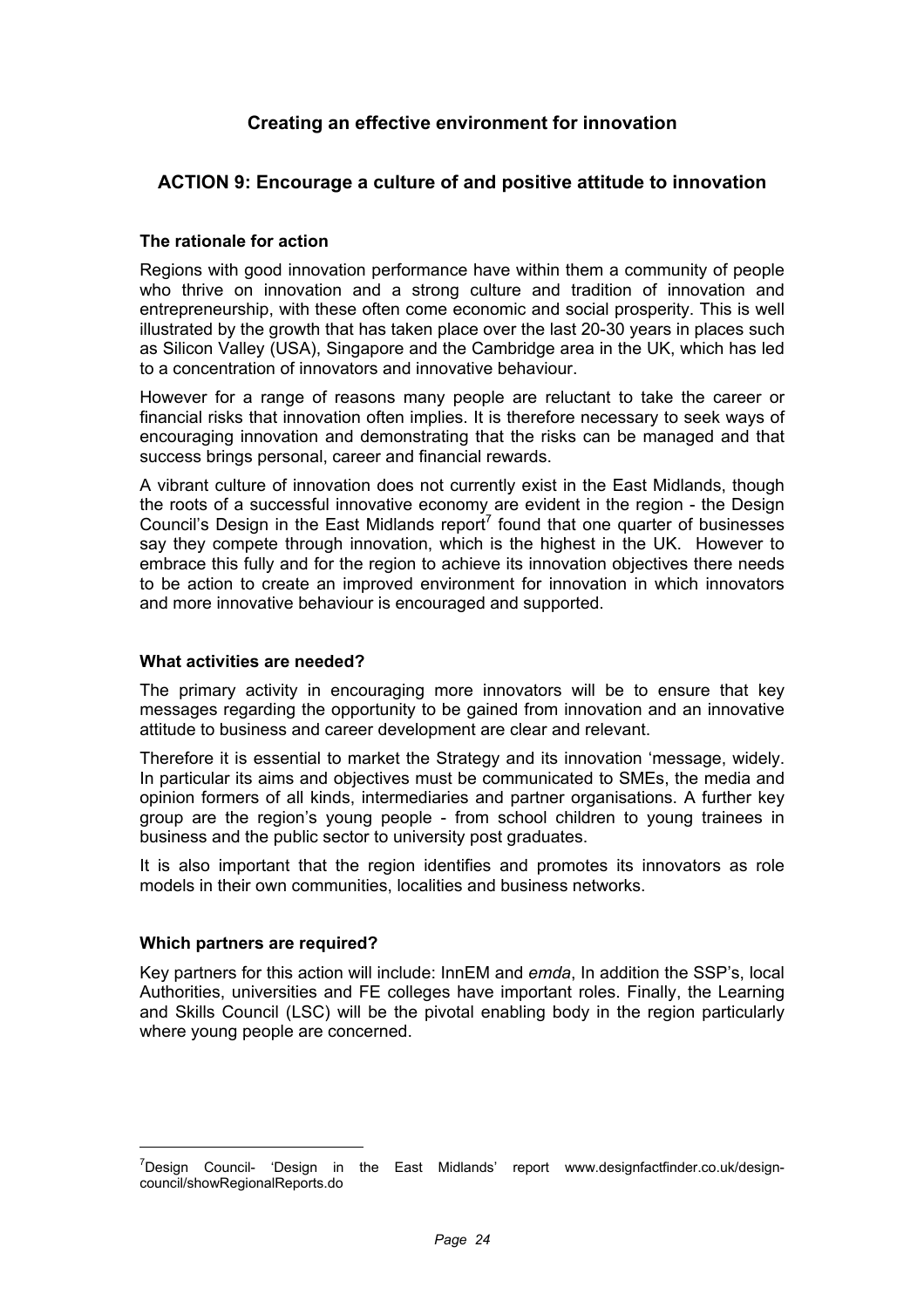#### **How will the action be established, managed and implemented?**

The iNet teams will work with partners to contribute to the development and delivery of activities to stimulate a positive attitude towards innovation across the region and in particular they will co-operatively support an annual Innovation Festival and Regional Innovation Awards targeted at schools, colleges, universities and SMEs. This activity will help to attract maximum publicity and celebrate the region's strengths and achievements.

The iNets will also work together to adopt the Young Foresight programme to stimulate and challenge the young people in the East Midlands to think about and imagine the future to which they would like to aspire. Various materials and tools are available from www.youngforesight.org. The Young Foresight exercise will be conducted, in conjunction with schools, colleges and HEIs and delivered by the iNet teams with the support of experienced facilitators as necessary.

The results of the Young Foresight exercise will be examined and analysed to ensure that the specific and unique characteristics of the region's young people are taken into account in the design of future education, training and careers services in the region.

The iNet teams will also work with higher education partners to support innovation and entrepreneurship as part of all students' core studies. It will be an aim to introduce creativity skills training into the primary and secondary level curriculum and to lobby to extend placement opportunities in industry for undergraduates.

A number of innovation role models drawn from local communities, who have successfully innovated, will be identified and promoted. These role models will, supported by the iNet teams, visit schools, colleges and community groups to talk of their own first hand experiences in innovation.

#### **What is the timing for implementation?**

- **March 2007:** First Innovation Festival held
- **May 2007: iNet Teams begin work on raising profile of innovation** in region
- **September 2007:** iNet Teams begin liasion within schols and FE College
- **December 2007:** First Innovation Award Scheme launched
- **January 2008:** Commence search for region's Innovation leaders and role models
- **March 2008:** Innovation Festival held and Innovation Awards made
- **September 2008:** Training of teachers, ambassadors, role models to work in schools

#### **What costs, resources and outputs are expected?**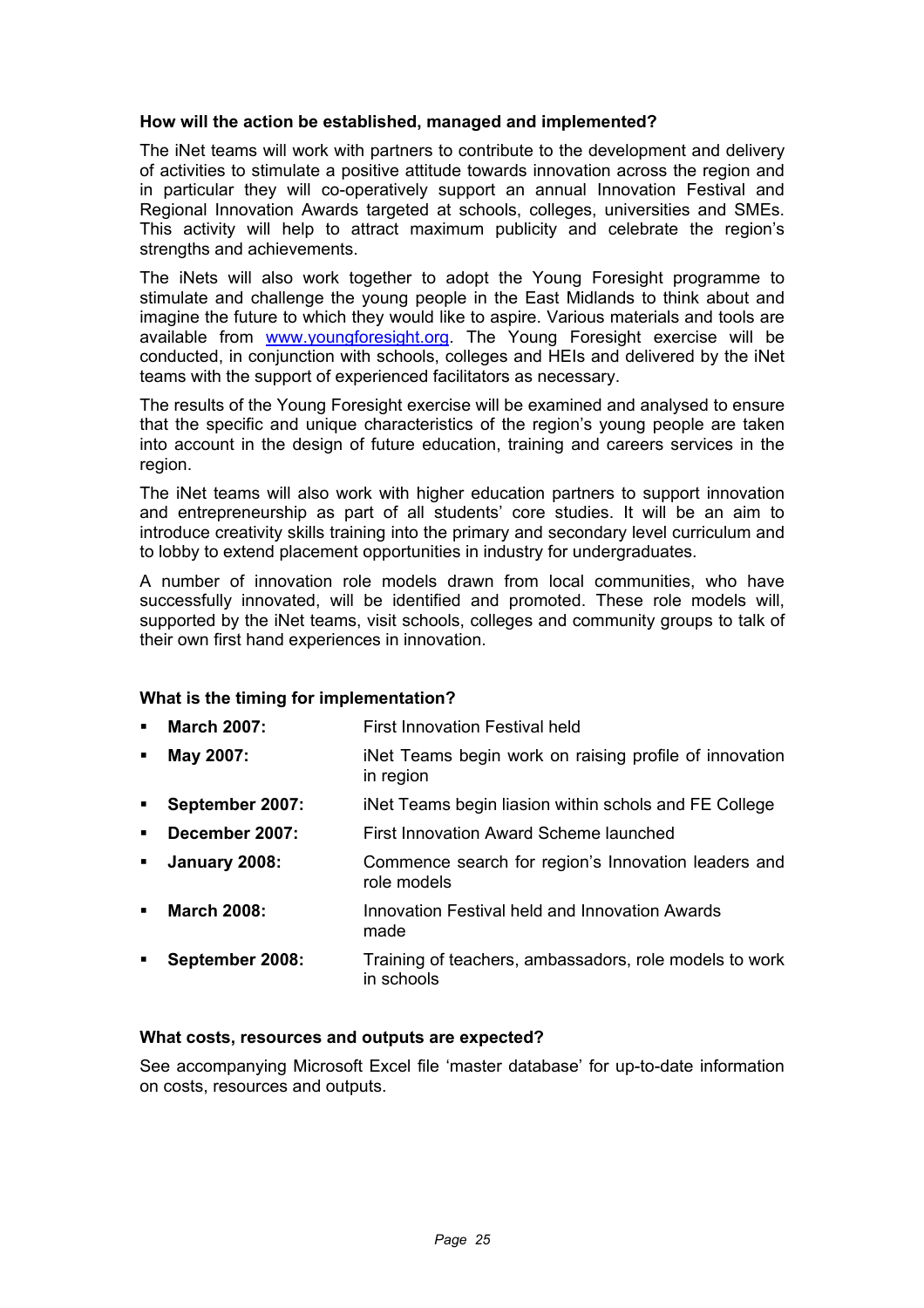## **Fostering enabling and emerging technologies**

## **ACTION 10: Identify Emerging technologies where the region can establish a leading position**

#### **The rationale for action**

The most successful economies of the future will be those that are able to respond quickly to rapid technological and market changes and that are entrepreneurial, innovative and productive. It is essential that we recognise, and develop our research and industry strengths and are able to quickly identify future technology and market opportunities. But equally we must have the capability to exploit these opportunities to ensure the survival and growth of our businesses, create more sustainable jobs and in so doing deliver enhanced economic prosperity in the medium to long term future.

#### **What activities are needed?**

The iNet teams working with stakeholders and partners will identify emerging technologies where the region can establish a leading position on a national or ideally an international basis. Further they will identify gaps in enabling research areas important for future technology development.

#### **Which partners are required?**

Key partners will include: InnEM, *emda*, universities, businesses, and business organisations e.g. MAA.

#### **How will the action be established, managed and implemented?**

The iNet teams will work in close liaison with the region's key stakeholders to develop and implement the criteria for selecting and prioritising emerging technologies, as well as the identification of funding sources to support the academic and business stakeholders. This approach will result in the selection of emerging technologies being fundamentally driven by the stakeholders, who are the most appropriate players to provide knowledgeable insights into the topics.

The iNets will then utilise the intelligence gathered from the region, drawn from a range of sources including market analysis, technology trends, business demand, university research expertise and knowledge exchange experience to identify emerging technology opportunities.

Where possible the iNets should look to build on university experience and industry relationships already developed, for example through EU and national research programme funding. It will be important to look at how such programmes, with potential to nurture emerging technologies, can bring together different funding sources such as Research Council and regional grants to support the academic and business stakeholders.

InnEM will adopt the role of the Regional Technology Strategy Board (RTSB) as part of the iNet steering responsibilities, supported by the iNet intelligence gathering activities and an Annual Emerging Technology Review. This review will enable InnEM to monitor and give guidance on technology developments from both within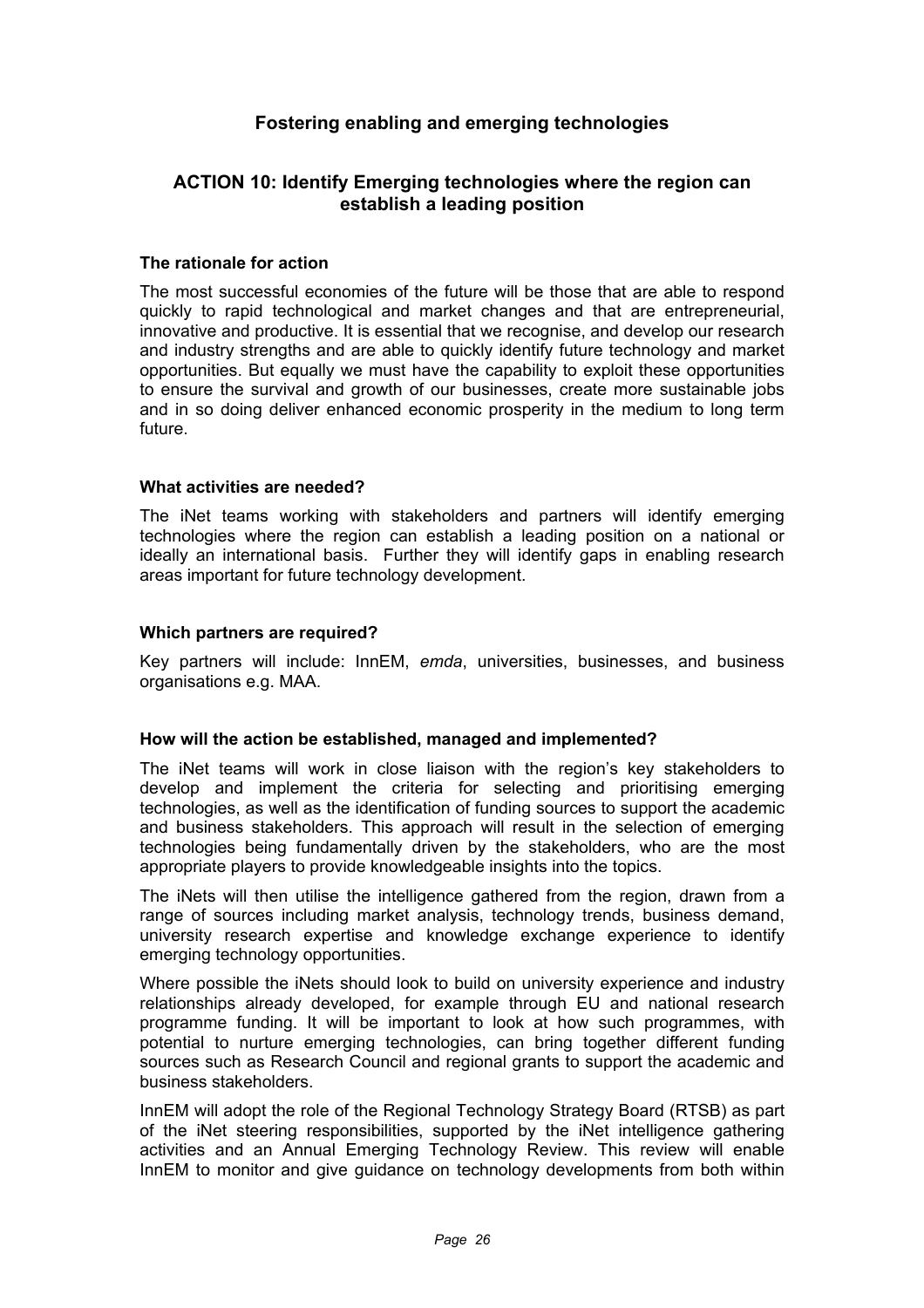and outside of iNet activities. The review will provide another piece of critical intelligence for the region and could be used to plan longer-term public and private sector investment in emerging technology areas where the region could potentially establish a leading position.

As noted above it is proposed that InnEM will adopt the role of the RTSB to provide technology guidance and steering to the iNets. Their role will be to consider the results of the study and identify promising areas to recommend. This will also provide a natural two-way link, to both inform the National Technology Strategy (NTS) on priorities in the East Midlands and to promote the NTS. For example, the proposed £10 million NTS "Innovation Platform" initiative for Intelligent Transport Systems and Services will have clear connections with the proposed Transport iNet.

## **What is the timing for implementation?**

- **April 2007:** InnEM to adopt the role of a regional Technology Strategy Board as part of iNet steering responsibilities
- **June 2007:** Identify Emerging Technologies where the region can establish a leading position on a national or ideally an international basis
- **December 2007:** Identify gaps in enabling research areas important for future technology development

#### **What costs, resources and outputs are expected?**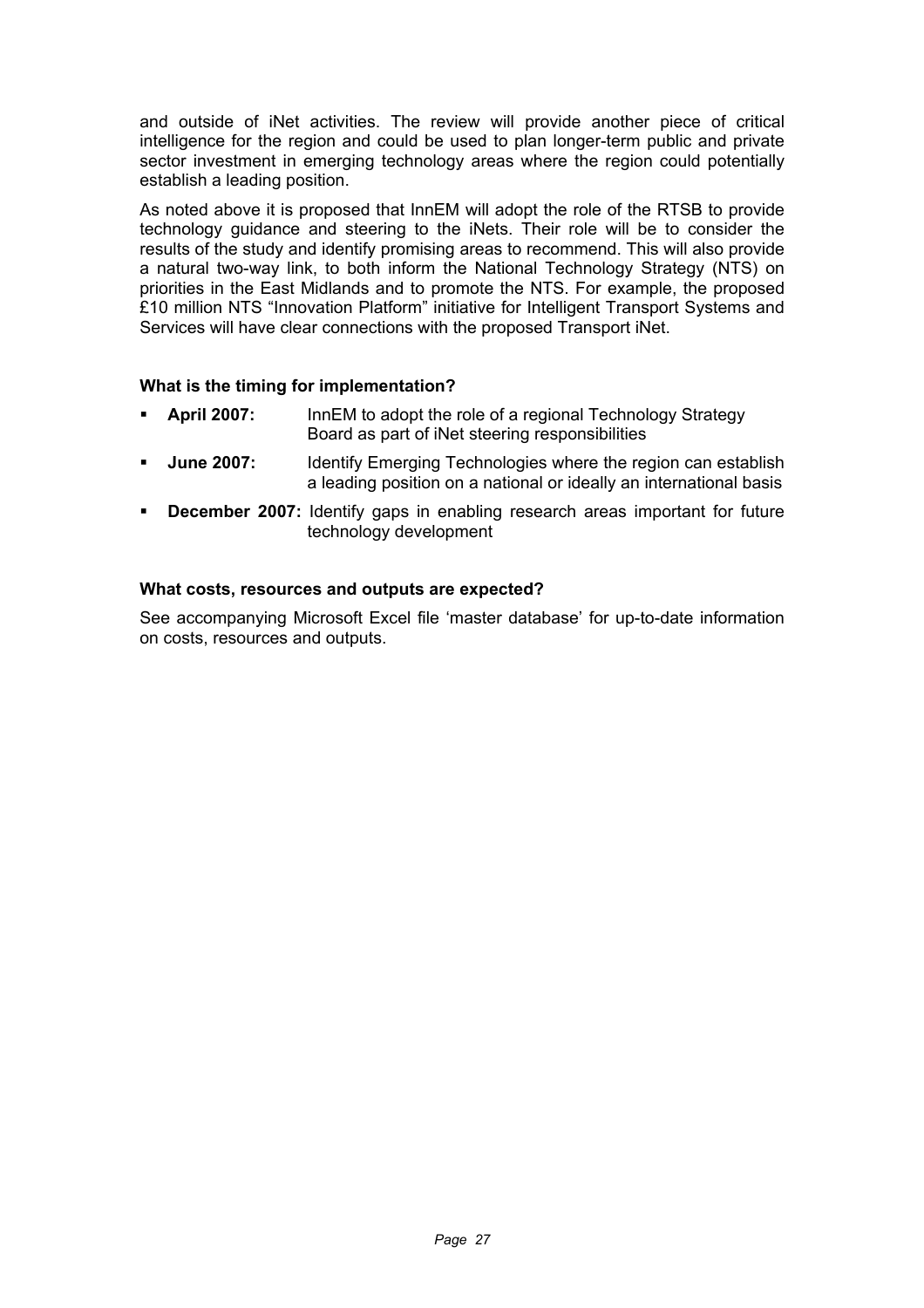## **Fostering enabling and emerging technologies**

## **ACTION 11: Provide support for Research and Development programmes that can deliver sustainable competitive advantage for the region**

#### **The rationale for action**

In order to compete in a global economy, the region needs to make best possible use of its intellectual assets, which will require greater investment in science and innovation, together with development of stronger relationships between business and the knowledge base.

In the East Midlands, public sector investment in R&D is lower than average, which makes it harder for HEIs in the East Midlands institutions to attract additional research funds from other sources, including private sources. Although private sector investment in R&D as a percentage of GVA is higher than the UK average, this investment is concentrated in a relatively small number of companies.

In responding to emerging technology opportunities the East Midlands will need to be at the forefront of research and technology development. This will require funding and support to be available for identified opportunities. It will also require companies and universities to win higher levels of public funding for emerging technology investment than they currently do.

#### **What activities are needed?**

The iNets will provide support for the development of collaborative Research and Development programmes that can deliver sustainable competitive advantage for the region. In doing so they will strengthen the ability of universities to lever in additional research funding by investing directly in a series of Research and Development Programmes. The iNets will also stimulate academic-industry collaborations, particularly between HEIs and SMEs and large firms in the region.

#### **Which partners are required?**

Key partners will include: InnEM, *emda*, universities, businesses, business organisations e.g. MAA

#### **How will the action be established, managed and implemented?**

A shared fund will be established for supporting HEI collaborations around significant research programmes and will be delivered through iNets. This fund will then lever additional funding on a competitive basis from other research and development sources such as HEFCE, National Technology Strategy Calls, HEIF and FP7. A key first implementation step will need to be the criteria and procedures to be used for allocation and management of the funds.

The iNets will also be tasked with maintaining a link to national and EU technology strategies in order to support SMEs and universities to maximise the level of research and technology funding won by the region. To aid this the iNets will deliver a shared fund for HEI collaborative research and development. This is expected to support new research that will lever in aditional research funding from EU and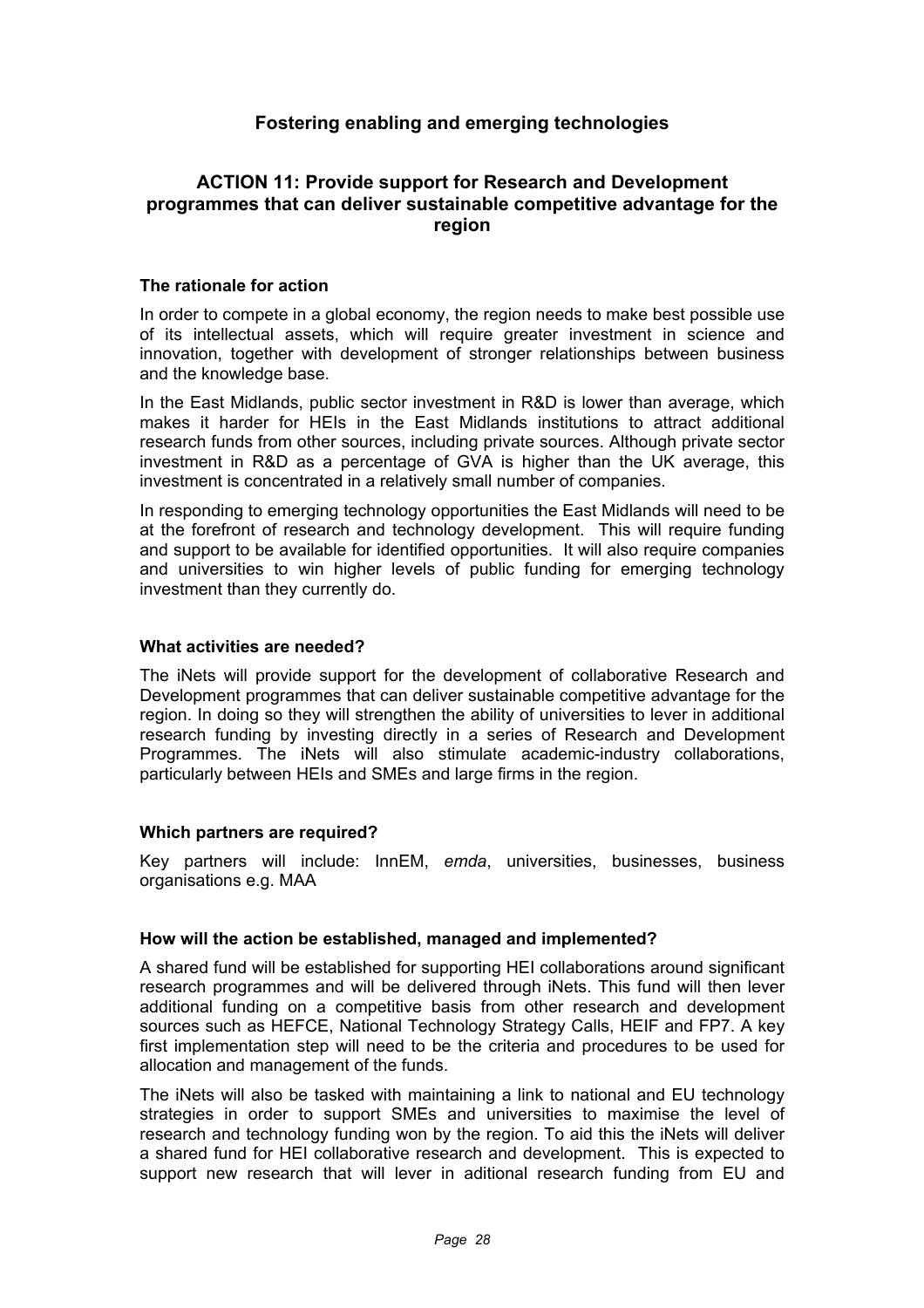national programmes. The iNets will also provide access to funding support in the compilation of bidding documents.

It is recognised that new technology development may often require investment in specialised equipment. Therefore, in order to support the drive to increase the region's research and development activities the iNets will build on the New Technology Initiative (NTI) and establish a Regional Emerging Technologies Equipment Grant Fund for specialised equipment or facilities. This will be available to the iNet stakeholders, specifically SMEs and HEIs, and based around the area of Healthcare<sup>8</sup> and criteria for selection developed by the iNets.

#### **What is the timing for implementation?**

- **December 2006:** Develop shared fund criteria and procedures in conjunction with partners and stakeholders
- **March 2007:** Launch shared fund

-

**April 2007:** Commence operation

#### **What costs, resources and outputs are expected?**

 $8$  To be delivered in cooperation with the East Midlands NTI. This programme covers the remaining iNet sectors/technologies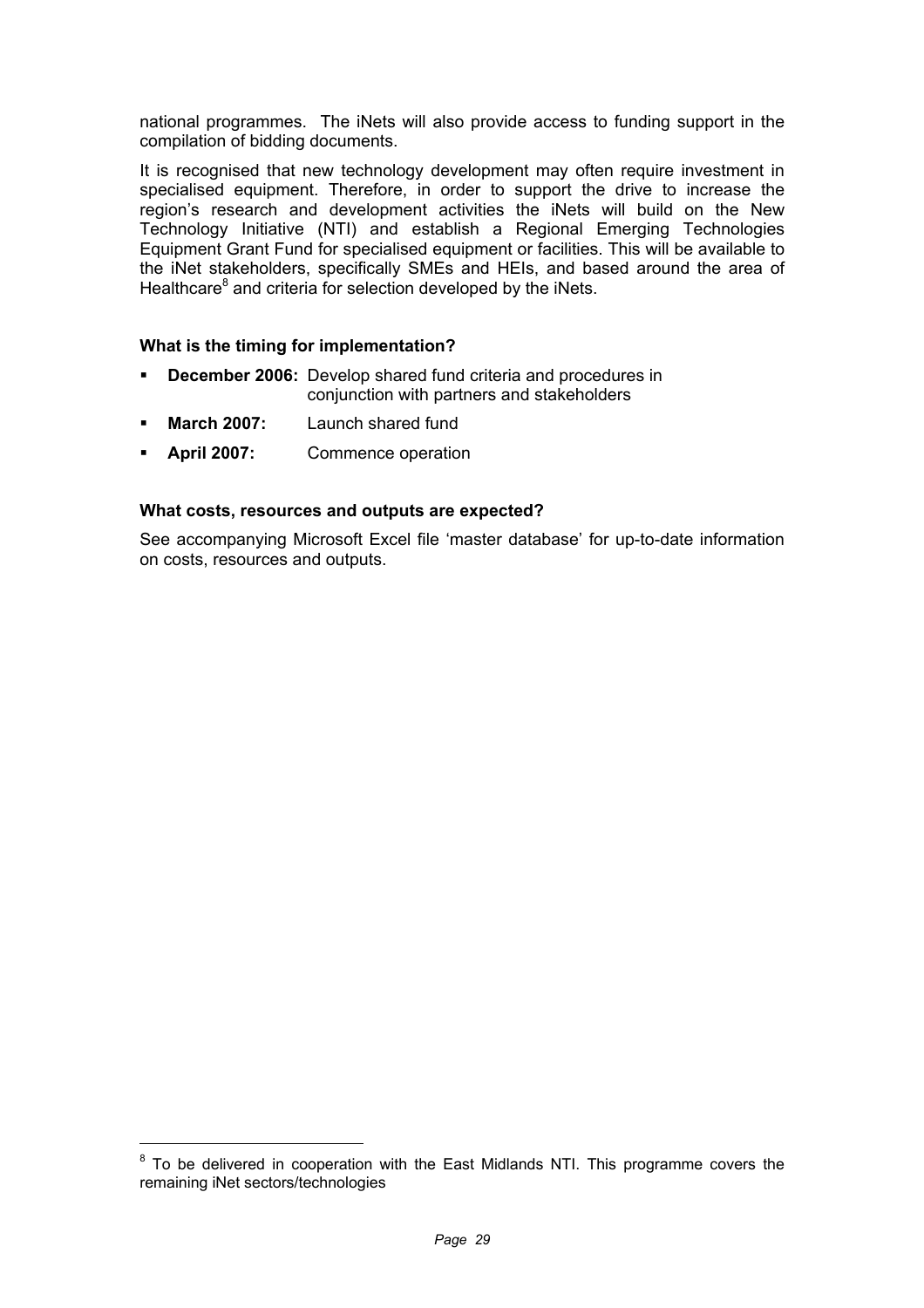## **Fostering enabling and emerging technologies**

## **ACTION 12: Promote the benefits of enabling technologies and processes**

#### **The rationale for action**

The diffusion of technologies across the economy is driving new markets and products and accelerating changes in business processes. Technology is enabling more efficient and flexible production in both manufacturing and services. The East Midlands can only remain competitive by bringing to market or making use of the latest available technologies.

Enabling technologies such as ICT are becoming increasingly important to the economy. A quarter of European GDP, and 40 % of productivity growth is attributed to ICT. Further the Design Council Regional report 2006 found that East Midland's businesses are the lead users of digital and multimedia design in the UK. However many companies in the region are still slow to adopt modern enabling technologies<sup>9</sup>. Such problems are not only acute in the manufacturing sector, where diffusion of technology is driving new markets and products and accelerating changes in business processes, but also in the services sector – key users of design and digital technologies, and an increasingly important part of the East Midlands economy. By supporting and promoting benefits of such technologies the iNets will provide a key role in ensuring the future competitiveness of the region's economy.

#### **What activities are needed?**

The iNets will be tasked with promoting the benefits of enabling technologies, with a particular focus on design and digital technologies.

#### **Which partners are required?**

Key partners will include: InnEM, *emda*, Design Council

#### **How will the action be established, managed and implemented?**

The iNet teams will ensure that the role of design and digital technologies as enabling tools are embedded within the activities of all the iNets. To this end they will organise a series of events for companies and stakeholders, designed to raise awareness of the benefits of enabling technologies, specifically digital and design technologies. A key part of all network events, however, will be the opportunity for SMEs to interact with their peers, discussing enabling technology issues and making contact with providers of enabling technologies.

InnEM will further consider if and how a Design and Innovation Hub, identified in the Cox Review, can be integrated into the iNets. This action will be managed with close cooperation with the Design Council.

<sup>9</sup> *emda* (2006) The East Midlands in 2006: evidence base for the East Midlands Regional Economic Strategy 2006-2020.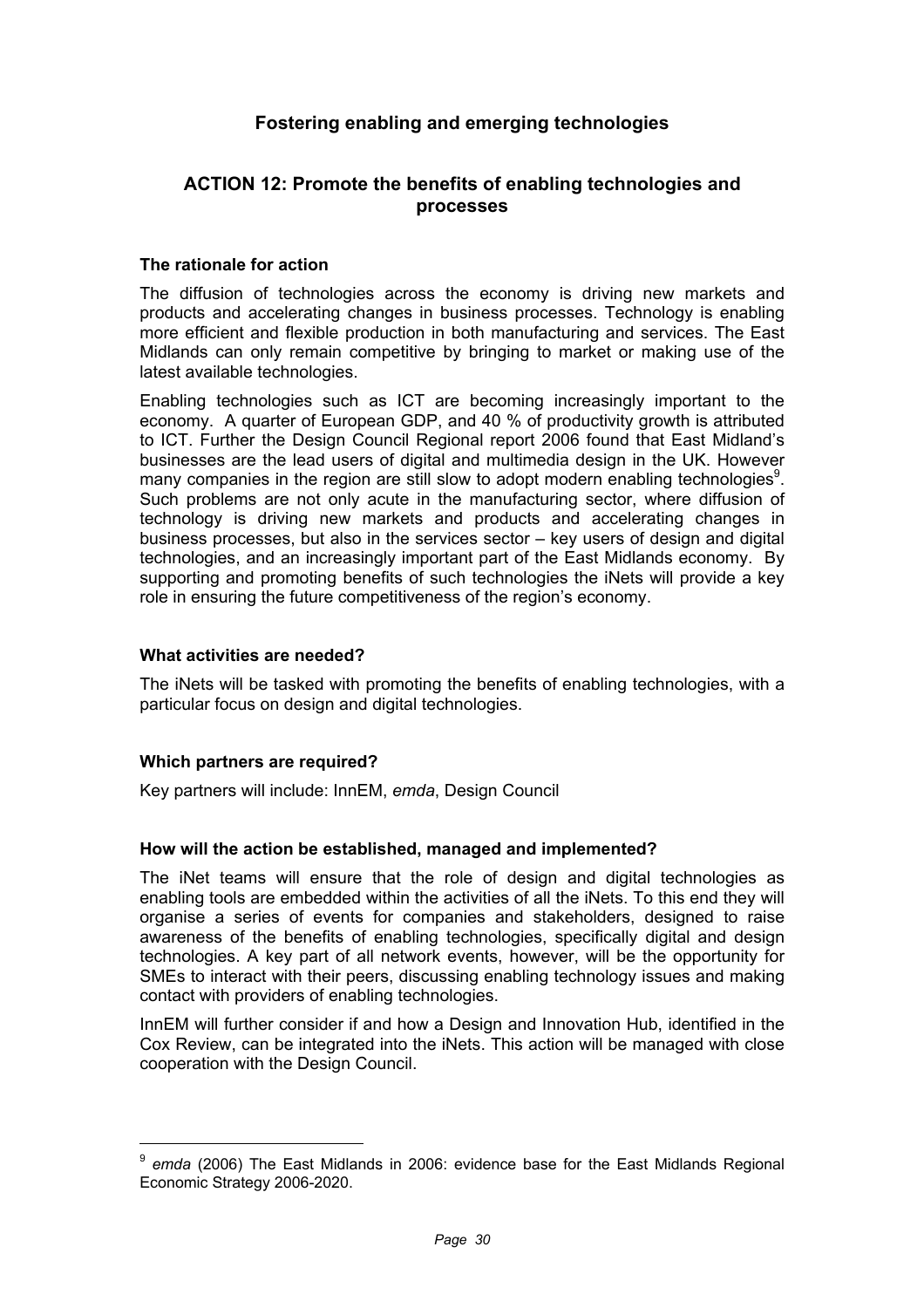## **What is the timing for implementation?**

 **April 2007:** Begin awareness raising activities as the first iNet is launched

#### **What are costs, resources and outputs expected?**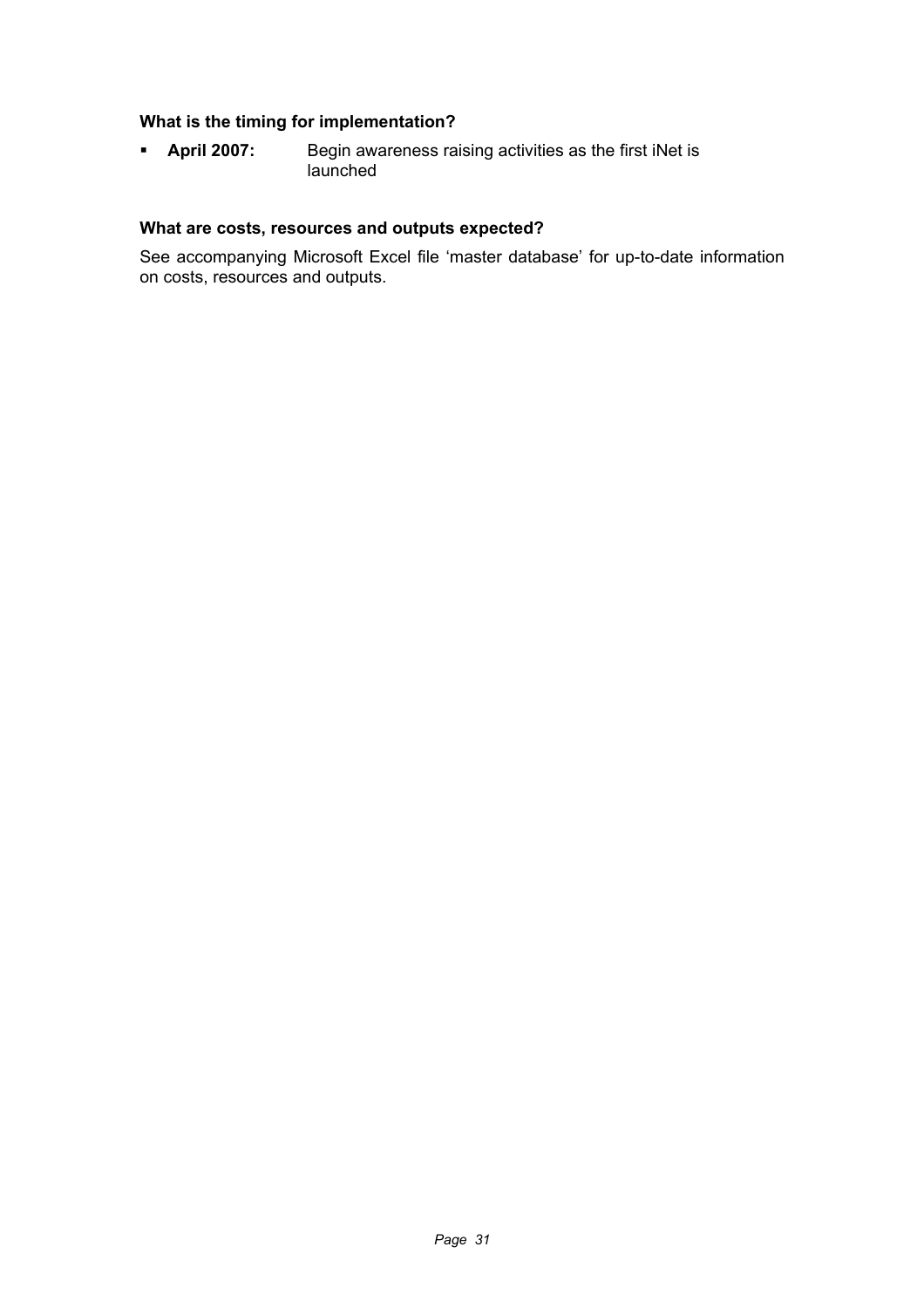## **Integrating Action**

## **ACTION 13: Ensure that iNet teams build clear connections, responsibilities and working relationships between sector focussed iNets and other regional activities**

#### **The rationale for the action**

The introduction of a number of new delivery mechanisms and the need to avoid confusing the users and stakeholders makes it imperative that significant efforts are made to ensure greater coordination in the delivery of innovation support and knowledge exchanges. This is necessary to both raise the profile of such opportunities amongst SMEs, but also to reduce the potential for overlap and inefficiency.

A key challenge, here, will be to coordinate the support provided by iNets with Business East Midlands services and knowledge exchange actors working in the region, and to ensure that activities in the region are seamless and efficiently delivered.

#### **What activities are needed?**

The role of the iNets, and in particular the iNet teams that they host, is to ensure that innovation services, innovation support and knowledge exchange activities are delivered to their stakeholders. They should also ensure that maximum impact is achieved from brokerage, networking and coordination of activities and efforts across the region.

iNets will work to ensure that in all areas of their work relevant existing activities and stakeholders are integrated into iNets to ensure the delivery of co-ordinated support to business and other stakeholders.

#### **Which partners are required?**

Key partners will include InnEM and *emda* but essentially all stakeholders will need to be engaged in the action. These include, SSPs; local authorities; universities; Colleges; East Midlands Business; Learning and Skills Council; sector groups and leading innovating companies; innovation centres and technology incubators; venture capital fund managers and national research bodies and Government departments etc.

#### **How will the action be established, managed and implemented?**

The prospectus for the iNets outlines the necessary connections, responsibilities and working relationships between sector focussed iNets and other stakeholders.

The performance measures for each iNet will include significant reference to the achievement of the iNet in networking with other stakeholders on a regular and productive basis; the extent to which iNet clients have been referred in and out of the iNet and the success of the iNet in 'levering in' additional resources and finance for the benefit of its stakeholders as a consequence of its coordinated efforts with other stakeholders in the region and beyond.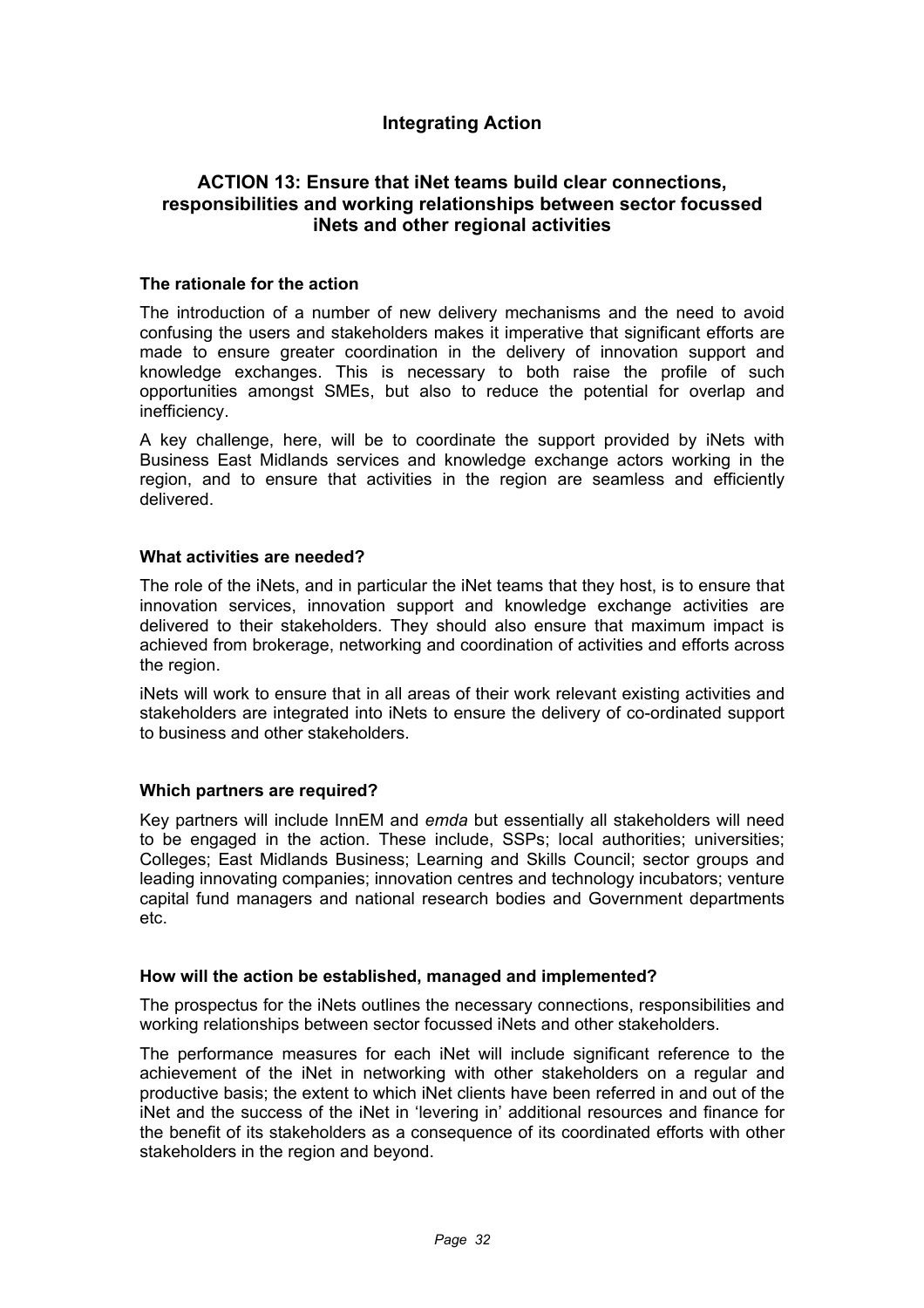## **What is the timing?**

The coordination effort must begin immediately and indeed pre-date the launch of the iNets. Implementation of the action therefore continues indefinitely.

#### **What costs, resources and outputs are expected?**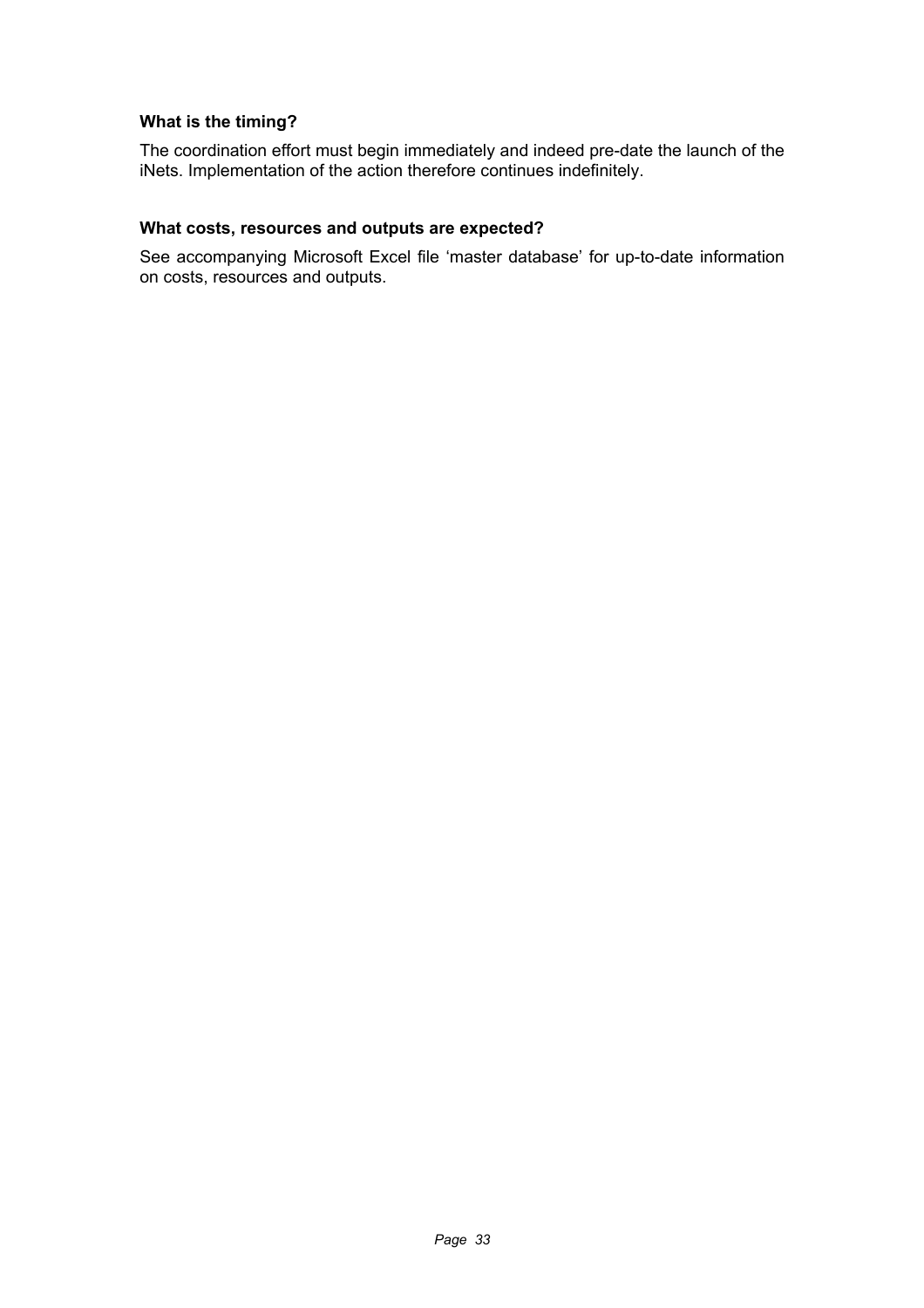## **Integrating Actions**

# **ACTION 14: Provide an updated and appropriate InnEM secretariat**

Internal issue for emda to resolve with review of innovation management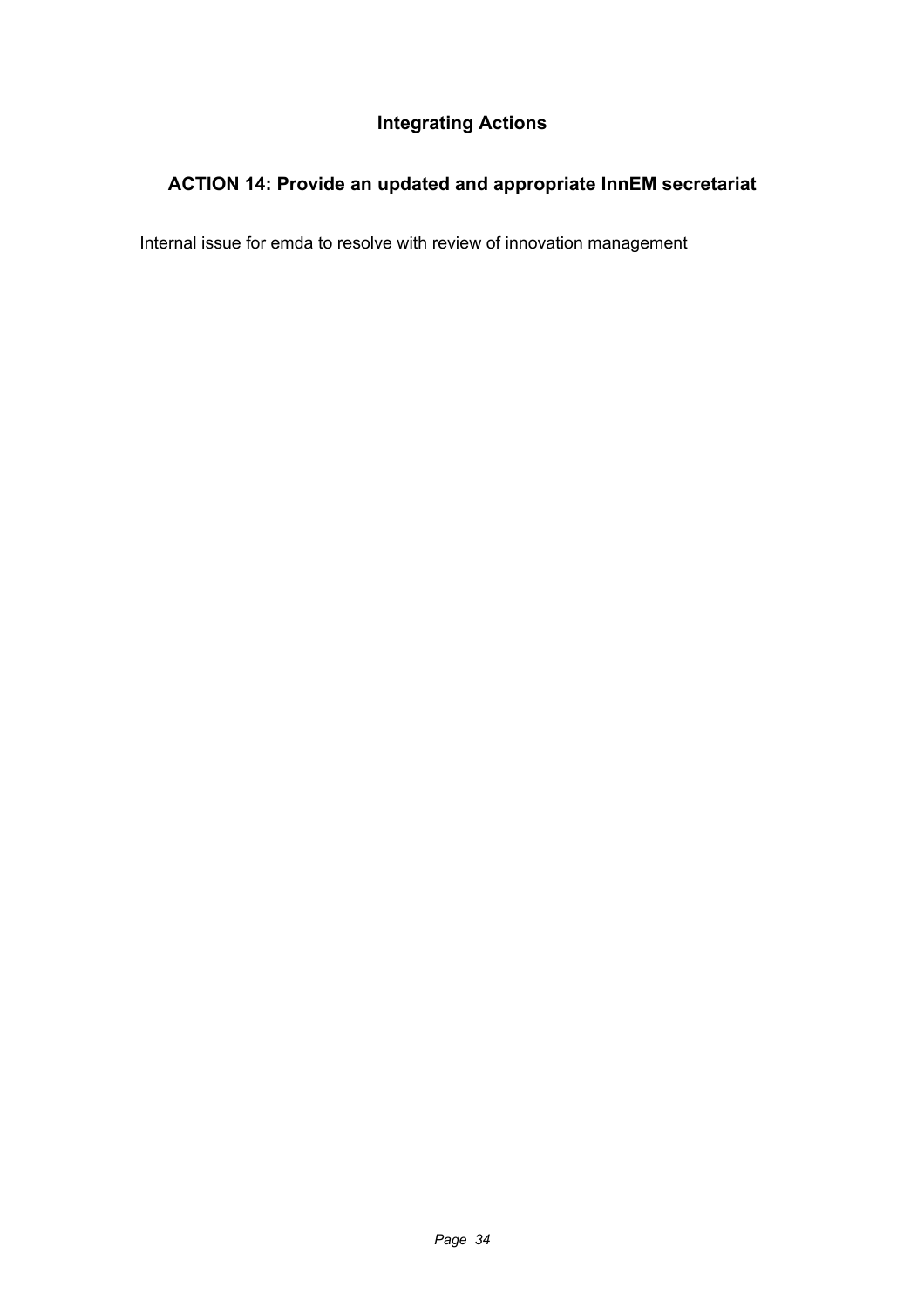## **Integrating Actions**

## **ACTION 15: Provide marketing support for iNets**

#### **The rationale for action**

A key objective will be to promote the many opportunities, products and services that exist in the region to help businesses drive up their economic productivity through innovation. iNets will be the route to market to deliver our innovation messages to business so that they become recognised as the gateway to innovation support within those sectors.

The intention is to promote a market place driven by the iNets where the support on offer from suppliers (e.g. *emda*, East Midlands Business, regional partners, universities, finance providers, B2B networks) can stimulate and readily connect with the demands of businesses. The barriers to innovation need to be broken down, making clear its benefits and demonstrate that with the right connections all businesses can innovate.

#### **What activities are needed?**

The marketing and communications strategy will be built around establishing the InnEM name to raise the profile of innovation and clarify the messages through consistent marketing. The focus will be on supporting and promoting the iNets with specific activities in line with the four Strategy themes.

The *emda*/InnEM marketing team will provide marketing services to the iNets to enable them to communicate effectively with their audiences. These services will provide for consistent delivery across the iNets in terms of producing marketing collateral and event management. To support the delivery of consistent messages and to build a higher profile for the Strategy activities opportunities for badging all *emda* supported innovation activities with InnEM marketing and graphics will be investigated.

In summary marketing activity through the iNets will:

- de-mystify what innovation is
- **EXECUTE:** enthuse more businesses to do it
- raise awareness of the support available to businesses and connect them to it

#### **Which partners are required?**

The primary target audience for InnEM-led communications will be our national and regional stakeholders and key partners. The role of InnEM communications to this audience will be to influence the adoption of the Strategy and Action Plan, encourage collaboration and promote regional innovation successes.

For the iNets their main target audiences will be individual businesses, particularly SMEs; universities; public sector researchers and entrepreneurs within their sector.

#### **How will the action be established, managed and implemented?**

The marketing action will be implemented using a 5 stage strategy: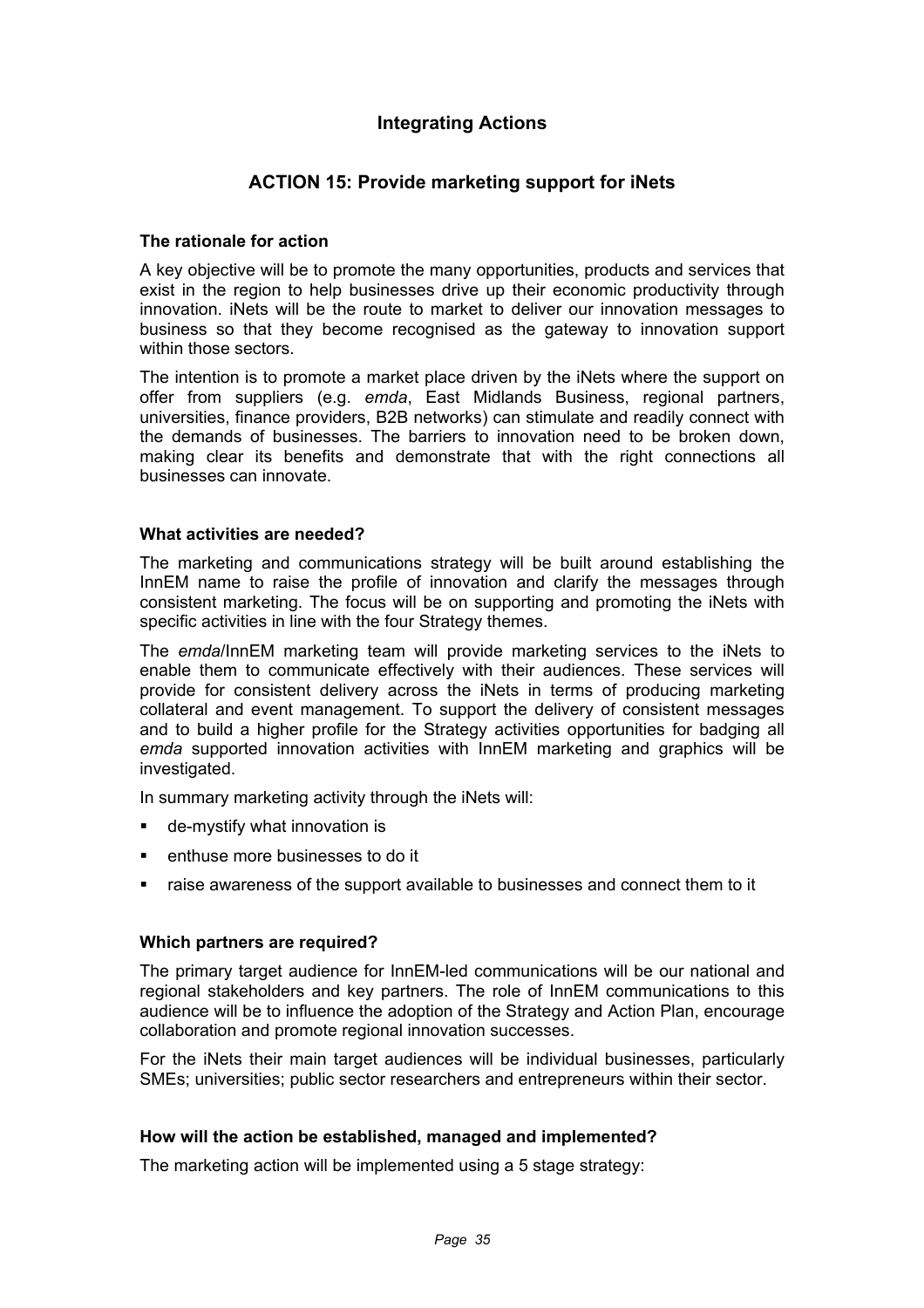#### *1. Use powerful innovation messages to enable iNets to engage their audience(s)*

The messages will describe how innovation relates to the business and public sector audiences by creating an overarching innovation message that is supported by a tailored message for each iNet. Cutting across all iNets will be a market-focused definition of the four innovation themes so that each iNet talks about the themes in a consistent way. These messages will run through all relevant communications to constantly build awareness and help create an environment in which innovation is recognised and celebrated

## *2. Create a Regional Innovation Portal*

As well as co-ordinating the activities of the iNets, the portal will be used to communicate regional innovation messages and event material. It will be developed as the focal point within the region and the natural point of contact for anyone outside of the region with an interest in innovation

#### *3. Work with supplier and business networks*

By developing relationships with existing networks – for example, EMBF, East Midlands Business, EMUA, sector networks communication channels will be fostered to help deliver the innovation messages. The relationships that these networks typically hold with their members can be used to influence the adoption of innovative practices across the region. This will be a two-way relationship as these networks will perform the role of sounding boards and as a route to seeking views from their members

#### *4. Develop a pro-active schedule of activity*

In support of the iNets a rolling 12-month diary of communications activity will be established to ensure innovation is at the forefront of businesses minds. This will include regional events developed by InnEM and iNet specific events, both of which will be supported by marketing collateral and PR activity. An annual Innovation Festival, the "iFestival", will be established with partners to raise the profile of innovation across the region. The "iFestival" will be the cornerstone annual innovation event; it will be a focus for annual awards, high profile activities and collaboration with partner organisations

#### *5. Showcase innovation*

Each iNet will encourage SMEs to engage in innovation by using case studies to illustrate the four innovation themes. These will demonstrate how innovation has transformed businesses in the East Midlands, enabling them to be market leaders, improve productivity and become more profitable.

#### **What is the timing?**

- November 2006: Recruit event manager
- March 2007: Establish key communication channels for activities generic & iNet specific
- February 2007: Develop and launch Regional Innovation Portal
- April 2008 Plan and manage the iFestival